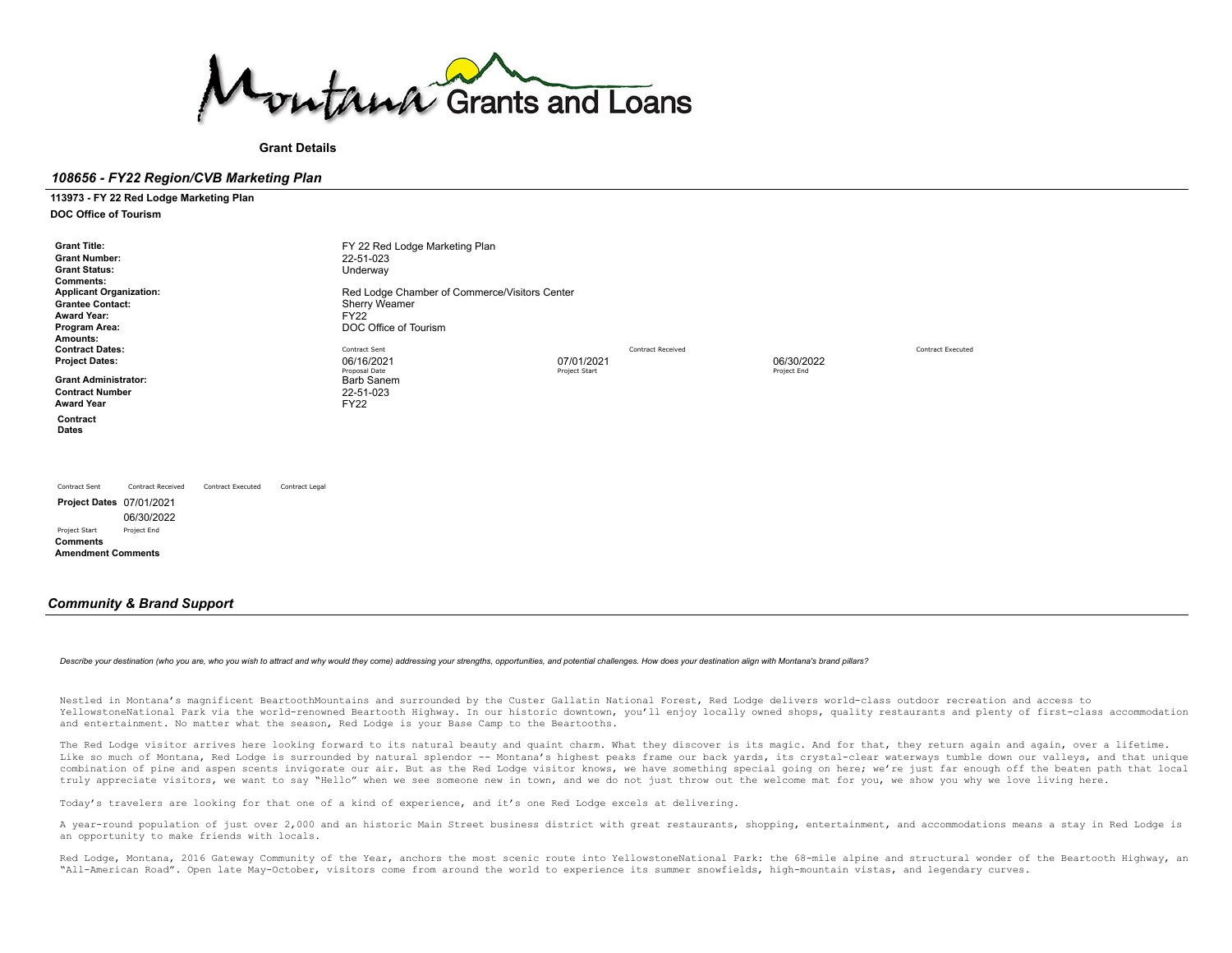Sitting on the edge of a National Forest, Red Lodge lays claim to more than 3.6 million acres of uninterrupted and unspoiled wild country as our "backyard." Much of that is easily accessible with well-marked trails for hikers, horseback riders, and many near town are even open to bicyclists. Whatever the day's adventures entail, Red Lodge is the perfect Base Camp to the Beartooths.

Red Lodge is easily accessed from Interstate I-90 via State Hwy 212 from Laurel and Hwy 78 from Columbus. It is a one hour drive from Logan International Airport in Billings which is served by four major Airlines, United, Delta, Alaska and American Airlines, and by Cody's airport which is served by United and Delta.

#### **OUR STRENGTHS:**

#### **Gateway to Yellowstone National Park**

*The Most Scenic Route to Yellowstone Park***,** over the Beartooth Highway

# **The Beartooth Highway**

Dubbed "the most beautiful roadway in America" by On the Road correspondent Charles Kuralt, the Beartooth Highway climbs to an astounding 10,947 feet above sea level. As it winds its way from Red Lodge to YellowstoneNational Park, the Highway traverses an impressive range of ecosystems and geological wonders. At the highway's summit, travelers find themselves in a skyhigh world of glacial cirques, clear alpine lakes, and snow that lingers through the summer months.

#### **Gateway to the Absaroka-Beartooth Wilderness**

Our back yard consists of millions of acres of high-country wilderness. As early as 1897, trails began snaking their way up the West Fork canyon, cleared by hand with saws and pickaxes. Today those same trails can take you to pristine country where visitors can enjoy a variety of outdoor activities.

### **Great Shops, Restaurants and Music Entertainment**

Charming historic downtown hosts a variety of locally owned stores run by helpful, knowledgeable staff. Pop into one of the many restaurants for a quick burger and a locally brewed beer, or experience fine dining featuring wild game and other local fare. In 2018, eight of our local restaurants were selected to participate in Taste Our Place which is a program launched by the State of Montana. The Taste Our Place logo is a declaration of authentic Montana Quality. Relax and listen to some great music from our many local musicians or attend a first run movie at the historic Roman Theater.

#### **Year-round Skiing**

During the winter months enjoy bountiful snow, shimmering blue skies and terrain for all abilities that make for great fun on the slopes. Open from mid-November through mid-April.

During the summer months, the Beartooth Highway is your chair lift to acres of open terrain for skiing and snowboarding. For those that are not much interested in hiking there is Beartooth Basin with two permanent poma lifts for skier access to the Twin Lakes headwall.

#### **Arts and Culture**

Catch the spirit of today at one of the many art and photography galleries in town or experience various styles of art at the Carbon County Arts Guild & Depot Gallery and the Red Lodge Clay Center. For history enthusiasts, Red Lodge is home to the Carbon County Historical Society and Museum where visitors can learn about the colorful history of Red Lodge and the surrounding areas.

#### **Events and Attractions**

Red Lodge is home to many events and year-round attractions. Yellowstone Wildlife Sanctuary - Home of Champions Rodeo - Beartooth Rally - Winter Fest - National Finals Ski-Joring -Christmas Stroll - Fun Run - Iron Horse Motorcycle Rodeo - Red Lodge Songwriter Festival - Bearcreek Downs Pig Races - Beartooth Run – Shredfest, Cruisen' Red Lodge and many more.

#### **Proximity to Billings**

Billings is the largest city in Montana with a population of over 160,000 and a major transportation hub for South Central Montana. Travelers can reach Billings by air, bus or car on two east and west and north and south Interstates highways. BillingsLoganInternationalAirport is served by four major airlines United, Delta, Alaska, and American.

#### **Amenities**

Red Lodge may seem like a remote destination to some visitors, but they will be pleased to find we have the same amenities and comforts as they have at home, and more than adequate cell phone coverage and broadband internet in most areas.

#### **Safe Harbor**

During the COVID-19 pandemic, Red Lodge offered a "getaway" from the more populated urban areas. Red Lodge provided an escape to a scenic area with plenty of space to "distance" from others while also allowing many to work remotely. Lower density with higher space was exactly what people were looking for and Red Lodge became a safe harbor.

#### **OPPORTUNITIES:**

#### **Motorcycle/Auto Groups**

The Beartooth Highway was recently voted the *Number 1 Motorcycling Road in America* by the American Motorcyclist Association. It is a "bucket list" item for many motorcycle enthusiasts.

# **Small Groups**

Red Lodge is the perfect destination for small groups. RV clubs, executive retreats, conventions of 200 people or less, craft clubs, all find the comfortable meeting spaces and hospitality of Red Lodge a great place to spur creativity, make new friendships and renew old relationships.

#### **Weddings/Reunions**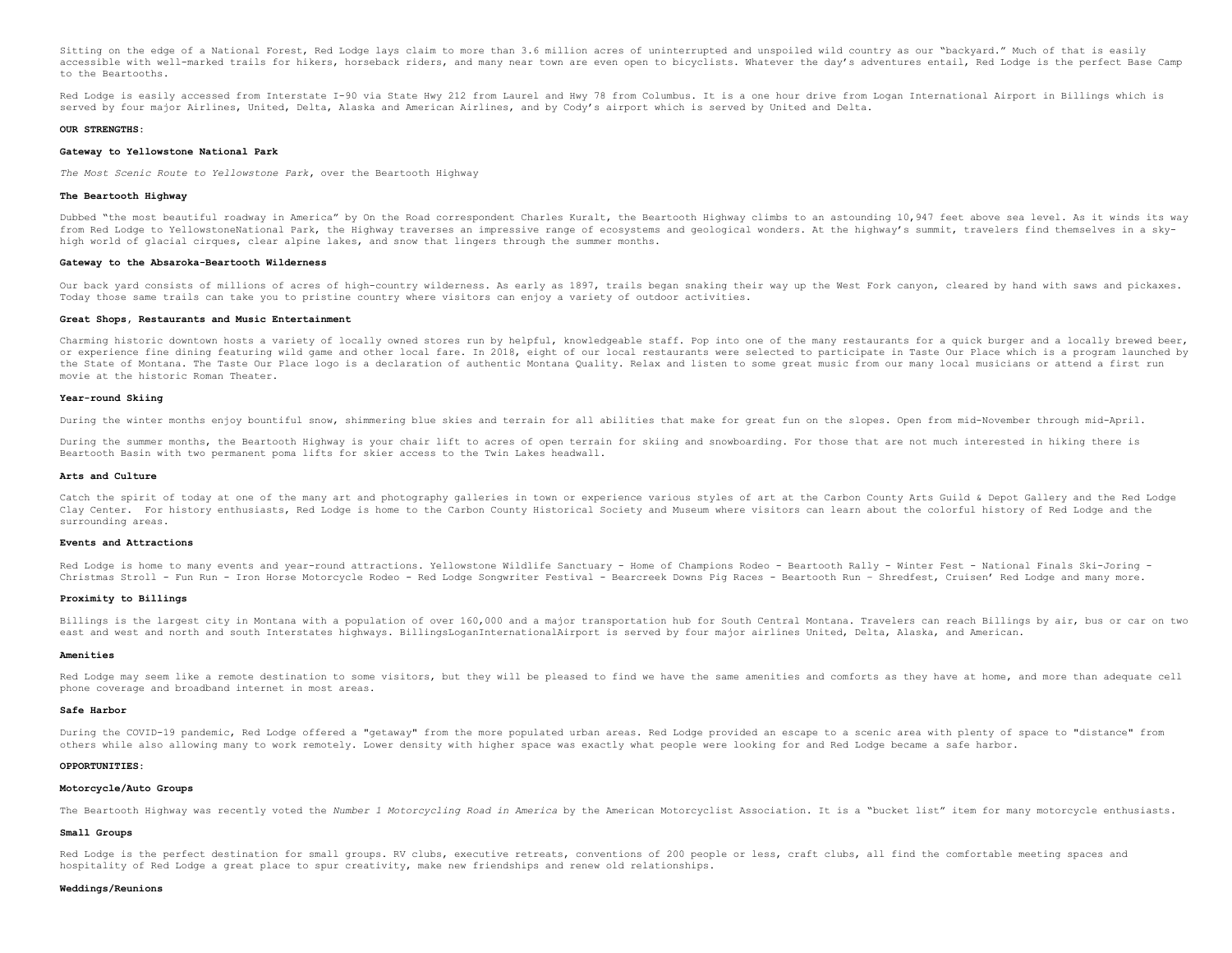Picturesque venues, quality lodging options and numerous recreational opportunities in the surrounding area make Red Lodge the perfect setting to gather family and friends for your wedding or reunion.

#### **Tournaments/Community Events**

The newly revamped Roosevelt Center, our modern high school auditorium, and other historic venues, provide the opportunity to house tournaments as well as larger community events.

#### **Outdoor Competitions**

Challenging, yet stunningly beautiful terrain attracts competitors from around the country to a multitude of outdoor events. Included among these events are the Beartooth Run, Nitty Gritty Road Race, Collegiate Ski Races, National Ski Joring Championships and the summer Shredfest which is the only summer qualifier in North America for the Freeride World Tour.

# **Media Partnership Opportunities**

Billings has a wide reach with television, radio and print media that we can better utilize with positive and timely press releases and promotional partnering. Quarterly, the Billings Gazette features what is going on in Red Lodge in its Explore editorial section. More can be done with KTVO, KULR, YPR, and the print media options in Billings, Yellowstone Valley Women, and Magic Magazine, among others.

#### **Annual Events**

Red Lodge has a growing number of competitive, recreational and cultural events. Many of these events take place during the summer months but winter events such as the Alpine Ski Races, National Ski Joring Championships, and Winter Fest also attract visitors from in state and out of state locations. In the Summertime we have Red Lodge Music Festival, Red Lodge Songwriter Festival, Fourth of July Rodeos and Parades, Beartooth Basin Summer Ski Area, Beartooth Bike Rally, Cruisen' Red Lodge Vintage Car Show, and Labor Day Fun Run just to name a  $f_{\text{out}}$ 

# **Location and Way Finding Signage**

Red Lodge is miles from a major highway. Montana Highway signs point Yellowstone Park travelers past Red Lodge exits or towards the Chief Joseph Highway in Wyoming. Location and Way Finding Signage has finally come to fruition and will be implemented in time for this year tourist season.

#### **OUR CHALLENGES:**

#### **COVID 19**

In addition to our normal challenges, Red Lodge will have the added, significant challenge of adjusting to changes brought forth by the continuing COVID 19 Pandemic. One challenge will b making businesses and travelers alike feel safe enjoying what our community has to offer. We will be using Recreate Responsibly as our foundation for this messaging (along with any other restrictions the CDC may recommend) as we find our way forward. Our biggest challenge is housing and finding employees to fill open positions. As Red Lodge has become more popular as a destination for visitors, we have also become a very popular place to reside. Many long term rental homes have sold and the buyers have chosen to no longer rent their home. This has also increased the market value for homes in Red Lodge. There is little to no available long term rentals for front line workers who could typically find rentals. This in turn has created a shortage of employees to fill those positions. This is not only a Red Lodge challenge, but a challenge in much of the nation.

#### **Making Red Lodge a Destination**

Red Lodge is used as a 'Pass Through" for the Beartooth Highway and Yellowstone Park in the summer. If we can influence a small percentage of summer travelers to stay one additional nigh in Red Lodge and enjoy all the offerings of our town and surrounding area, it will make a significant impact on our local economy. In the winter months we need to reinforce Red Lodge as a winter destination to skiers and non-skiers alike. First class restaurants, comfortable accommodations, great shopping, restful relaxation, ice-skating, Nordic skiing, wildlife viewing and hiking are a few of the winter time activities available in Red Lodge. Red Loge Mountain is a fabulous, family-oriented alpine ski area.

#### **Location and Way Finding Signage**

Red Lodge is miles from a major highway. Montana Highway signs point Yellowstone Park travelers past Red Lodge exits or towards the Chief Joseph Highway in Wyoming.

**Montana is perceived as challenging to access.** In addition to the states' destination attribute weaknesses, both the Montana and Red Lodge brand brings with it this perceived access challenge.

# **Beartooth Highway is Seasonal**

Weather and snow plow funding often delay the opening of the Beartooth Highway in the spring. Snowstorms will temporarily close the road. Timely communication of the road status is challenging with reports of closures carrying a higher priority than reports of the Highway re-opening. The portion of the Highway located in Wyoming is a secondary priority for snowplows.

#### **Make Winter Success Less Dependent on the Snow Conditions at Red Lodge Mountain**

Red Lodge Mountain is the major draw for Red Lodge in the winter season. The town's commerce follows the quality of the snow conditions on the mountain. We can reduce the dips when snow conditions are not at their best by promoting all of the other amenities, events and winter time activities going on in Red Lodge. Red Lodge is within easy reach of public access to BLM lands, Forest Service lands, and national parks. Hiking, cross country skiing, wildlife viewing, scenic drives, shopping, fine dining, and relaxing in one of our great accommodations to name a few.

# **Online Mapping Services**

Google Maps and others report inaccurate information for routes and business addresses.

# **Lack of City Marketing Support**

While the City of Red Lodge collects a Resort Tax, the governing body offers no marketing or promotional funds for Red Lodge.

#### **Perceived lack of comforts/technologies**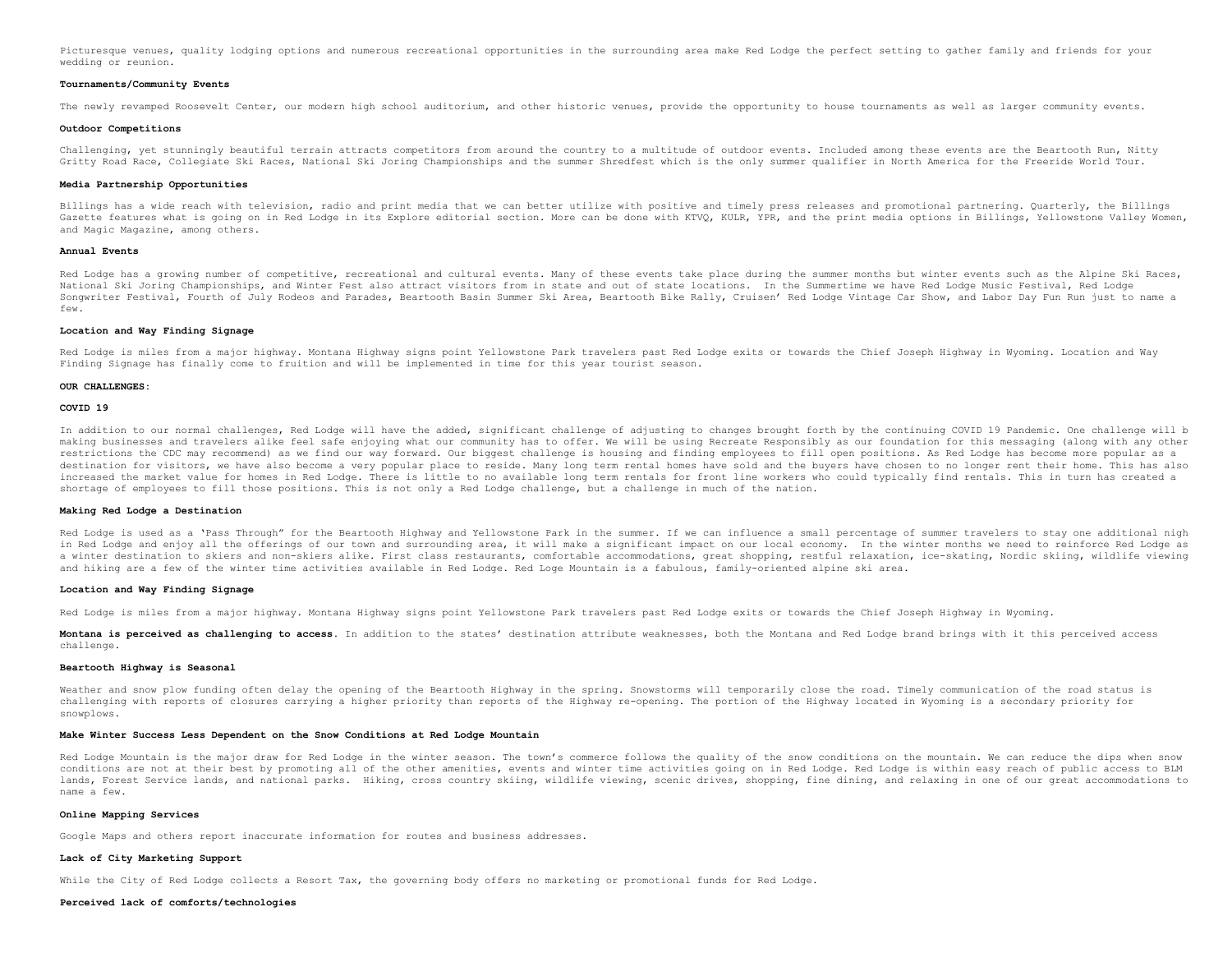Montana is perceived to be somewhat remote and lacking many of the amenities and technologies those travelers who may be less outdoor minded are looking for.

#### **Perceived costs and time requirements inhibit visitation to Montana.**

Research shows focus group and in-depth participants expressed serious concerns about the cost of a trip to Montana. Beyond the cost of traveling to Montana, many generally felt that a trip to Montana would require a significant investment of time.

#### **COMPETITOR ANALYSIS:**

# **Jackson Hole, WY**

Popular tourism destination because of its proximity to Yellowstone & Grand Teton National Parks. Website, mobile, social media, and internet advertising resources.

#### **Livingston, MT/Gardiner, MT**

Way finding signage on I-90. Year-round entrance to Yellowstone Park.

#### **Bozeman, MT / Big Sky, MT**

Greater variety in lodging, dining and shopping opportunities, including groups, conventions and conferences. Proximity to Yellowstone Park. Four-season activities. Popular ski area. Cultural, historic, and educational activities, events, and attractions. Significantly greater marketing dollars.

#### **West Yellowstone, MT**

West entrance to Yellowstone Park. The name West Yellowstone. More lodging and dining options. Significantly greater marketing dollars.

#### **Cody, WY**

Eastern gateway to Yellowstone Park, access to five scenic byways including Chief Joseph Highway is a second route to Beartooth Highway and Northeast entrance. Lodging options, Buffalo Bill Center of the West, regional airport. By partnering with Wyoming Tourism, Cody has successfully marketed itself as "Yellowstone Country" and its airport "Yellowstone Airport." Significantly more funding for promotion is directed to Cody by local, county and state monies.

#### **Colorado**

Travelers' perceptions make Colorado Montana's top competitor. In addition to awareness, demand, excitement for and visitation at significantly higher rates than Montana, research illuminated the directly competitive relationship Colorado represents. In discussing where to go in the West and Montana specifically, it was clear that most research participants viewed Colorado as the destination they would be heavily weighing Montana against, and a more persuasive one at that. These travelers felt Colorado had similar offerings on a basic levelspectacular natural beauty, abundance of outdoor recreation, outdoor culture, winter sports. Very importantly, Colorado's cities, infrastructure and mature tourism product were seen as providing more of a "safety net," something that was keenly on the minds of those who were less on the outdoor spectrum and/or less familiar with traveling in this region of the U.S.

#### **MONTANA'S BRAND PILLARS:**

The Montana Brand Pillars were seemingly written for Red Lodge.

Nestled in the Beartooth Mountains, with Yellowstone Park just up the road, and the Beartooth All American Highway at our doorstep, we truly offer more spectacular unspoiled nature than anywhere else in the lower 48.

A little off the beaten path Red Lodge, a historic mining town, is a vibrant and charming community that serves as a gateway to many natural wonders.

From art walks to downhill mountain bike rides, from reading a good book by the fire to skiing fresh powder, Red Lodge is a friendly, welcoming town offering a wide range of activities i every season. Enjoy breathtaking experiences by day and relaxing hospitality by night. Regardless of your choice of activities, our people work hard to make your visit an experience to remember.

#### **Describe your destination.**

# **THREE PHASES OF THE TRAVEL DECISION; INSPIRATION, ORIENTATION AND FACILITATION:**

THE PROCESS IS DEFINED BY USE OF THE FOLLOWING TERMINOLOGY AND CORRESPONDING DEFINITIONS:

INSPIRATION - The process of being mentally stimulated to do or feel something, especially to do something creative.

ORIENTATION - The relative physical position or direction of something.

FACILITATION - The action of facilitating something to make it easy or easier.

THE INSPIRATION PHASE is where the traveler is made aware of the general product and develops a desire to visit the destination. The Montana Office of Tourism and Business Development (MOTBD) is responsible for the foundation of this marketing mindset via Montana's brand image, per the strategic plan. MOTBD markets Montana's key tourism pillars to inspire potential visitors to the state with inspirational imagery and copy. MOTBD focused strategies on Yellowstone and Glacier National Parks as well as adventures – which aligns with the outdoor recreation travelers will be increasingly seeking.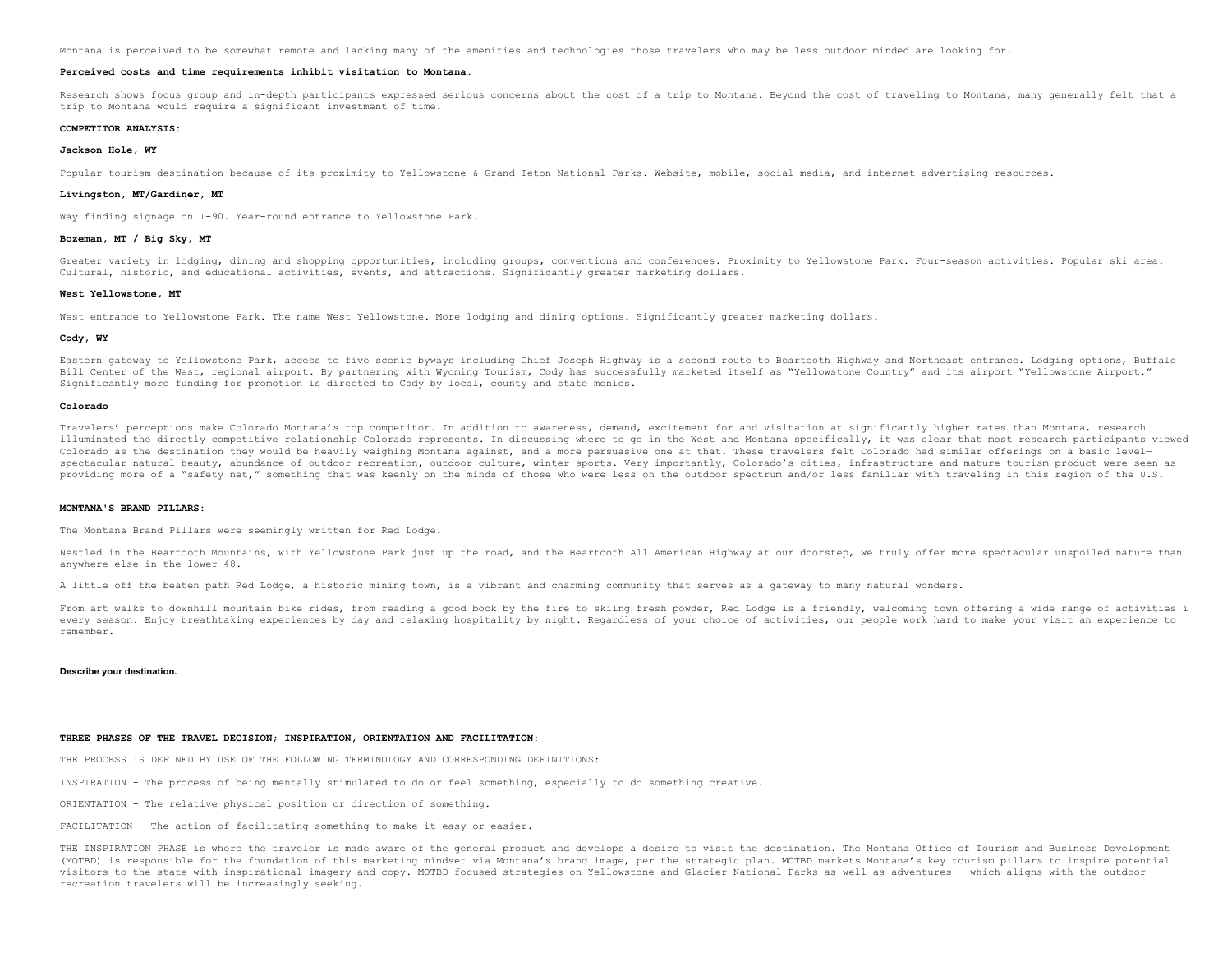Red Lodge is the gateway to Yellowstone National Park via the Beartooth Highway which Charles Kuralt called "the most beautiful drive in America." As a destination, Red Lodge offers stunning mountain views and world class hiking in the Absaroka-Beartooth Wilderness. Potential visitors are inspired by all Red Lodge offers (breathtaking views, hiking, fishing, wildlif watching, and what some consider the most scenic drive in America, the Beartooth Highway.

THE ORIENTATION PHASE is where the traveler begins researching the details of his or her trip. This phase focuses on the route the traveler will take to arrive at the chosen destination and the mode of transportation used to get there. Per the strategic plan, Montana's visitors have multiple destinations to consider within the state and bordering states. Regions and CVB provide tools to help the visitor plan a route and encourage a longer stay.

#### Redlodge.com

Redlodge.com is one of the "go to" resources for visitors orienting themselves to Red Lodge. Once there, visitors can plan their trip, request a print copy of our Destination Red Lodge Travel Planner, or download a digital copy. They will also be able to see what events are happening during their visit and check out area attractions, as well as view shopping and dining options. Once in Red Lodge, visitors will find navigating town easier with our recently installed Wayfinding Signage directing them to different attractions, services, and parking.

THE FACILITATION PHASE is where the traveler seeks experiences en route to a destination and during a stay.

Tourism Regions, Convention and Visitors Bureaus (CVBs), communities and organizations must all work together to make visitors aware of the full array of experiences available to guests.

The Red Lodge Area Chamber of Commerce/VIC/CVB is well marked via our Wayfinding Signage. During our busy summer visitor season, we are open from 8:00 am to 5:00 pm Monday through Friday and 9 am to 1 pm on Saturday. The goal is for each visitor to have a positive experience and plan their return visit to Red Lodge. Visitors are always happy to see we offer public restrooms, current conditions of Beartooth Highway, and local hiking (trail conditions), as well as offer them our Destination Red Lodge Travel planner to take with them to help guide them once they leave the Visitors Center.

Our content will focus on the three core elements travelers are looking for when deciding on an outdoor destination such as Red Lodge:

- 1. unique natural encounters without giving up modern comforts
- 2. comfortable isolation that attracts free-spirited adventurers,
- 3. a place for entirely new experiences and a place for new ways of experiencing the familiar.

#### **Optional: Include attachments here**

*a. Define your target markets (demographic, geopgraphic and psychographic).*

#### **A OUR TARGET MARKETS DEFINED**

#### **The High Potential Visitor**

This group is clearly a high-value audience; it is different from other travelers in important ways. Behaviorally and demographically, the survey shows that high potential Montana visitors have a remarkable and distinctive profile. This group of heavy travelers is not only attracted to Montana, they see the destination as more attractive and competitive when compared to the regional competition. In brief, high potential Montana visitors are:

- City dwellers (i.e., not rural and not suburban)
- Married with children
- Well-educated, Affluent
- Younger
- Frequent travelers
- Male-oriented (54.3% male and 45.7% female)
- Strongly attracted to Montana's tourism offering
- Familiar with Montana's tourism offering
- Likely repeat visitors
- Outdoor-oriented travelers

High potential Montana visitors are also heavy consumers of recreational activities. This group is interested in a diverse array of Montana activities, centered around day hiking and visits to the National Parks.

Family travelers are a natural fit with Montana's travel product, including that available in the Eastern portion of the state. They are a large and lucrative segment. In the Montana Brand Exploration Survey, approximately one-third, 32.0 percent, of travelers reported having children under the age of 18 in their homes. Like high potential visitors, family travelers index high on outdoor psychographics, have high incomes and would expect to spend more and stay longer in the state than other travelers. Family travelers are interested in a variety of Red Lodge experiences, but their ideal trips would appear to center around Yellowstone National Park, day hiking, horseback riding, and driving scenic byways. This niche market also expresses significant interest in child-friendly activities related to history, culture and geology.

Red Lodge offers affordable vacation opportunities to families visiting Montana for the first time or coming back on a repeat visit. 85% of visitors surveyed responded they will return t Montana within the next two years. These returning visitors are a significant target for our CVB.

Geo-tourism is defined as tourism that sustains or enhances the distinctive geographical character of a place-its environment, heritage, aesthetics, culture, and the well-being of its residents. **Geo-travelers** are high-value, low impact visitors who appreciate the unique characteristics, eccentricities and natural qualities of Red Lodge. They place high value on travel experiences that respect and support the local character of place and are less likely to become discouraged in their travel experiences by travel distances/difficulties and vagaries of weather.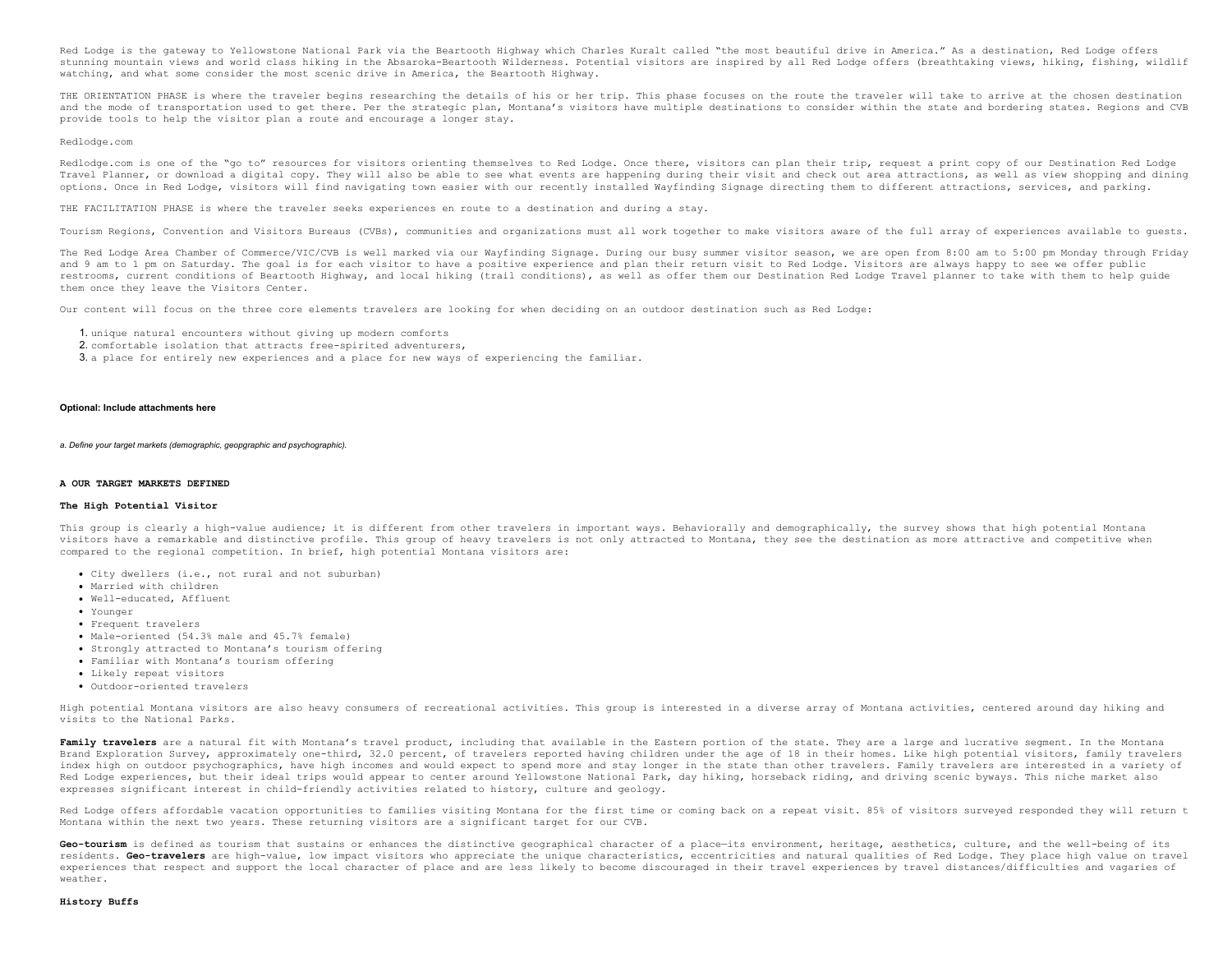History buffs score higher on the psychographic index, have proven to have higher incomes and would spend more and stay longer compared to non-history buffs.

#### **Our Traveler at a Glance**

- Healthy, Active, Outdoor Enthusiasts
- Arts, Crafts, Entertainment Enthusiasts
- Motorcyclists and Auto Enthusiasts
- RV Enthusiasts
- Empty Nesters/Active Retirees
- Income: AHI of \$50,000+
- Education: Bachelor's Degree
- Age: 35-65

### **Core Geographic Markets**

Red Lodge is located in the South Central portion of Montana. We are the gateway to the Northeast Entrance to Yellowstone Park via the Beartooth Highway. Because of our geographic location, the majority of visitors come from east of us.

### **Summer**

California, Florida, Texas, Wyoming, Idaho, Colorado, Washington, and the Mid-Western States, particularly Minnesota and Wisconsin.

#### **Winter**

California, Florida, Wyoming, North Dakota, Minnesota and SK/MB Canada are key winter markets.

#### *b. What are your emerging markets?*

# **OUR EMERGING MARKETS**

### **Two Wheel travelers**

Motorcyclists and bicyclists are attracted to the Beartooth Highway for its beauty and challenge. This segment of the tourism market is growing and important as they view the Highway as destination and spend multiple nights in our area.

#### **Foodies**

Red Lodge has an array of excellent restaurants, an award winning craft beer brewery, gourmet food and wine shops, for those travelers that seek unique dining experiences. Adventure is food for the soul, and food is fuel for the adventure. After a long day in the great outdoors, there is nothing quite like a warm meal. But not just any warm meal…a really good warm meal with good company. Whether visiting the local burger joint or enjoying an elegant, farm-to-table meal, dining in Red Lodge is sure to please everyone. With a rich agricultural heritage, Red Lodge has a wonderful selection of locally grown products that translates to a thriving dining scene.

#### **Entertainment/Music Seekers**

On any given night there are a number of bars and restaurants that feature live music, both local artists and touring bands. During the course of the year, events such as The Red Lodge Music Festival and the Red Lodge Songwriter Festival bring world class musicians to Red Lodge to share their art.

#### **Billings**

Billings is 60 miles away and has a population base of approximately 160,000. The Billings Convention and Meeting market is growing and we will continue to develop our relationship with the Billings CVB, Visit Billings. The Billings market is the perfect target to strengthen our winter destination business, especially on non-holiday weekends.

#### **Corporate Retreats**

Red Lodge is the perfect place for executive retreats and small group gatherings for associations, social clubs and private companies located in Billings and Bozeman.

#### **Areas to the East**

Eastern Montana, North Dakota, and Minnesota continue to be strong markets and will be the focus for our Winter destination marketing.

#### **Colorado & other Mountain States**

We have listed Colorado previously as a competitor for non-resident visitors. However, state tourism data and our own information indicate a rising interest in visiting Montana and specifically Red Lodge from Coloradans. As their own tourism industry continues to grow and their population continues its rapid growth, the competition for outdoor space grows in equal proportion. Many Colorado residents especially those from major metropolitan areas are looking for less crowded, less expensive, simpler destinations, much the way Colorado used to be. Red Lodge is the perfect fit, an 8-9 hour drive or a one hour direct flight from Denver, their largest metropolitan area.

# **Optional: Include attachments here.**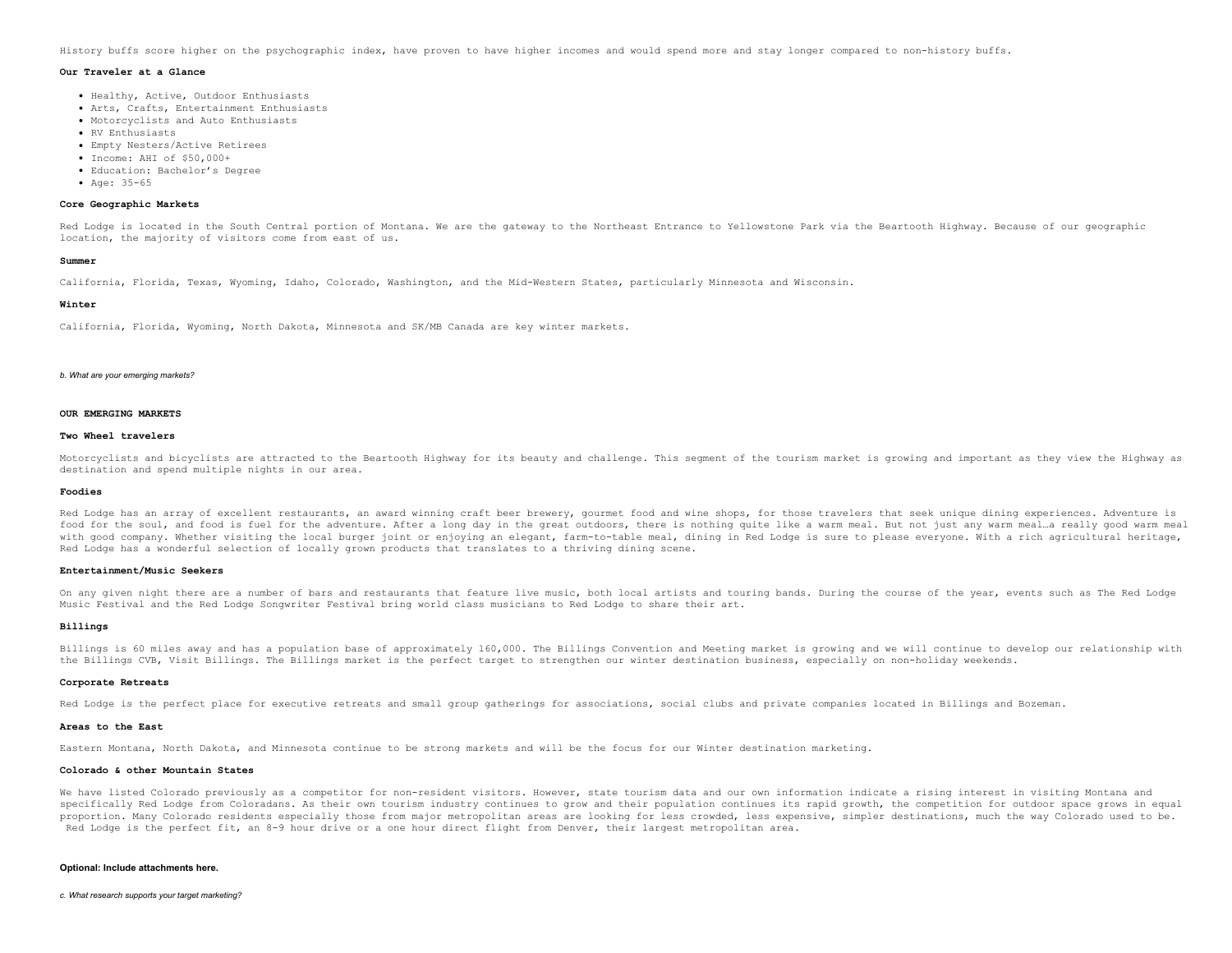# **Demographic Research**

# **(ITRR 2017 Interactive Data Non-Resident Travel Survey Report) \***

- Average Age 57
- Age Groups –47% 55-64, 43% 65-74, 21% 45-54, 23% 35-44, 21% 25-34
- Gender 53% Male, 47% Female
- Group Size 52% Couple, 5% Self, 31% Immediate Family
- Average Group Size 2.43
- Household Income 23% Less than \$50k, 7% \$75-\$100k, 13% \$50-\$75k, 29% \$100-\$150k

*\*All percentages taken from online ITRR reports with 72 respondents*

# **Facebook Demographics – Top 4 Categories, 65%, are women**

- 15% Women 35 to 44 Years
- . 16% Women 45 to 54 Years
- 10% Women 25 to 34 Years
- 13% Women 55 to 64 Years
- 9% Women 65+ years

### **Geographic Research – Non Resident**

# **ITRR – Non Resident**

- ITRR 2014 Texas, Minnesota, Missouri, Kentucky, Arizona
- ITRR 2015 Wyoming, Minnesota, California, Colorado
- ITRR 2016 Wyoming, Minnesota, Washington, Colorado
- ITRR 2017 California, Wyoming, North Dakota, Idaho, Wisconsin

# **RedLodge.com Travel Planner Requests**

For 2019, 1158 travel planner packets were requested. The Midwest accounted for 37% of all requests. Top states were Minnesota with 9% and Florida and Texas with 5%

# **Facebook – Top 5 Cities (Outside Montana)**

- Cody, WY
- Bismarck, ND
- Powell, WY
- · Denver, CO
- Gillete, WY

# **Facebook – Top 5 Cities (Within Montana)**

- Billings
- Red Lodge
- Bozeman
- Laurel
- Missoula

ITTR 2017 non-resident study data showed the average length of stay for non-resident visitors to Montana was 7.31 nights with 78% of in Yellowstone Country. 57% of the Non-resident travelers stated their primary reason for coming is vacation/recreation/pleasure, which leads to the supposition that they want a broader experience than just visiting Yellowstone Park.

The following 2017 ITTR data outlines what visitors are doing while in our area.

- Scenic Driving 70%
- Wildlife Watching 60%
- Day Hiking 57%
- Recreational Shopping 33%
- Visit local brewery 29%
- Nature Photography 27%
- Visiting Museums 22%
- Fly fishing 20%
- Car/RV camping 18%
- Visiting Historical Sites 18%
- Attending Festivals and Events 17%
- Followed by river rafting/floating, farmers markets, birding, skiing/snowboarding

# **Key Psychographic Markets for Red Lodge**.

Social Class - middle to upper class (in terms of disposable income)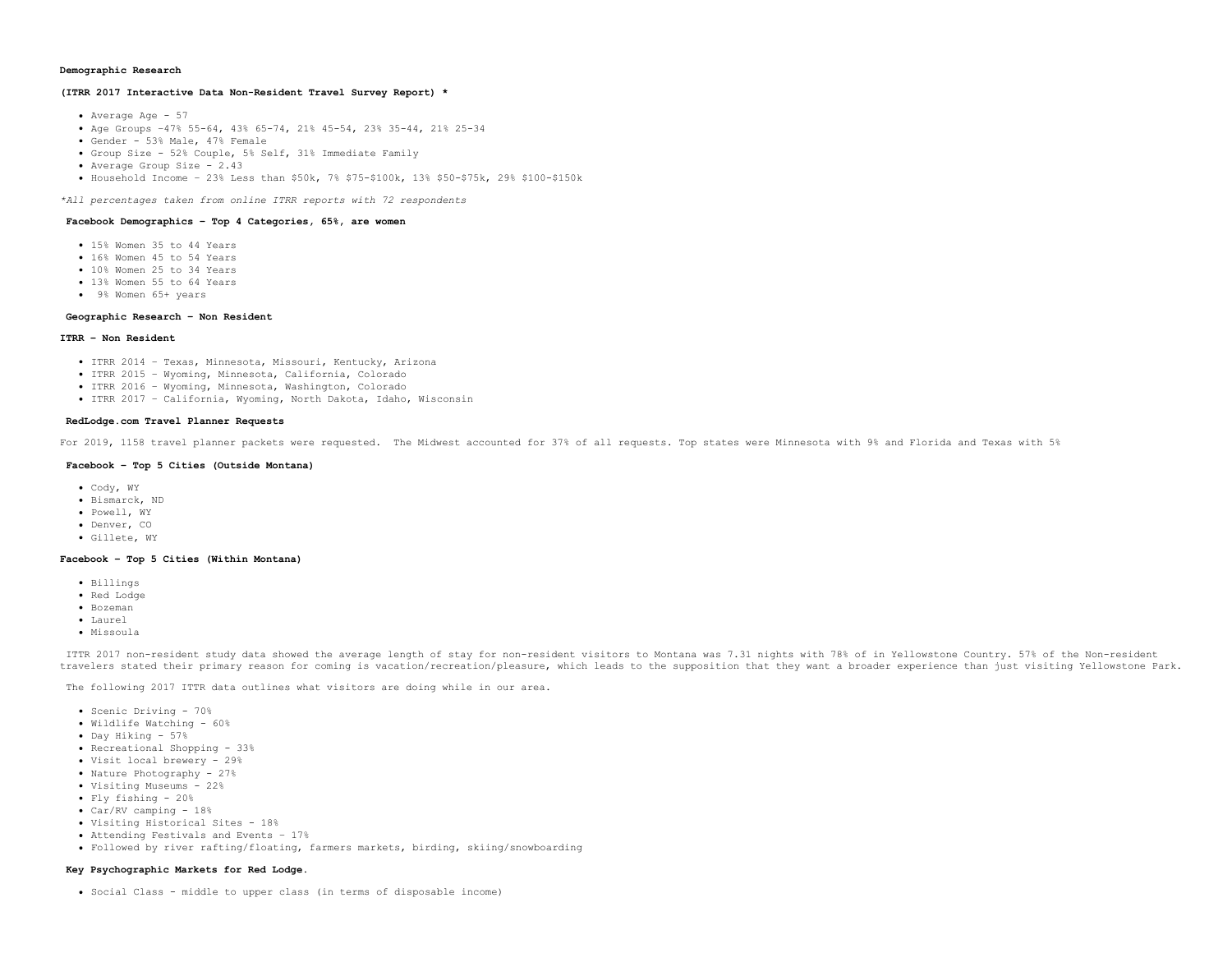- Lifestyle active, outdoor recreational oriented, frequent travelers
- Opinions interested, but primarily influenced by desire to experience things for themselves
- Attitudes & Interests outdoor activities, history & culture, foodies
- Attitudes & Beliefs environmentally conscious, has an adventurous spirit, likes nature
- Technology savvy using mobile devices in all stages of planning & travel

#### **Beartooth Highway Economic Impact Research**

During the winter season, Red Lodge, MT is not considered a gateway community because of road closures limiting access only to Cooke City/Colter Pass/Silver Gate, MT and Cody, WY (via th Chief Joseph Scenic Byway).

Nonresident visitor expenditures contributed to over \$41.1 million in economic activity to Carbon County in 2016, the vast majority being spent in Red Lodge. The economic impact for this region from nonresident travelers is substantial to local communities. Furthermore, results identified that nonresidents perceive the Beartooth Highway as a destination in itself, not simply a highway.

2015 average spending in Carbon County by nonresident visitors to Montana totaled \$63.4 million. This \$63.4 million in local spending directly supports \$40.2 million of economic activity in the region, and supports an additional \$16.1 million of economic activity, indirectly.

Source: [http://scholarworks.umt.edu/cgi/viewcontent.cgi?article=1352&context=itrr\\_pubs](http://scholarworks.umt.edu/cgi/viewcontent.cgi?article=1352&context=itrr_pubs)

#### **Continue to Build Marketing Infrastructure**

#### This will include, but not be limited to:

Consistent and informed Visitor Information Center staffing to enhance the guest experience and educate them to all the Red Lodge and the area has to offer.

- Increase Travel Planner Mailers
- Increase public awareness of what is happening in the Red Lodge area with targeted and regular e-news
- Increase social media reach through Facebook, Instagram, and Twitter
- Continue to promote local events.

### **Increase Winter Season Visits**

The Red Lodge TBID and Red Lodge CVB have joined in efforts to increase non alpine skiing related travel to Red Lodge.

#### **Develop Cooperative Relationships within our Market Area**

- Red Lodge Tourism Business Improvement District
- Yellowstone Country Travel Region
- City of Red Lodge
- Red Lodge Business Alliance
- Billings

#### **Increase Winter Season Visits**

The Red Lodge TBID and Red Lodge CVB have joined in efforts to increase non alpine skiing related travel to Red Lodge.

#### **Expand Alliances With Area Towns**

Red Lodge is fortunate to be located near Billings - Montana's largest city. With this alliance, we want to support their efforts in promoting the Beartooth Highway as "The most scenic route to Yellowstone Park." Billings is also a hub for groups, conventions and meetings. We will work to strengthen our relationship with the Billings CVB to attract these groups to our area.

Cooke City is the "other side" of the Beartooth Highway and the Northeast Entrance to Yellowstone Park. It is mutually beneficial to strengthen our relationship.

Cody, Wyoming has the potential to be a very strong ally. Although they are essentially after the same visitor, by working together, we will attract more visitors to our side of Yellowstone Park driving visitors to the East and Northeast Entrances.

We will work with area communities to strengthen our relationships and promote Red Lodge through their Chambers and CVBs. These communities include Columbus, Big Timber and Bozeman.

# **Red Lodge Branding**

The Red Lodge brand, Base Camp to the Beartooths, is in place and is being used across all our marketing platforms and media placements.

#### **Measurable Objectives**

Increase Travel Planner distribution

Increase Facebook Friends, Followers, and Likes

Share in joint venture with one of our partners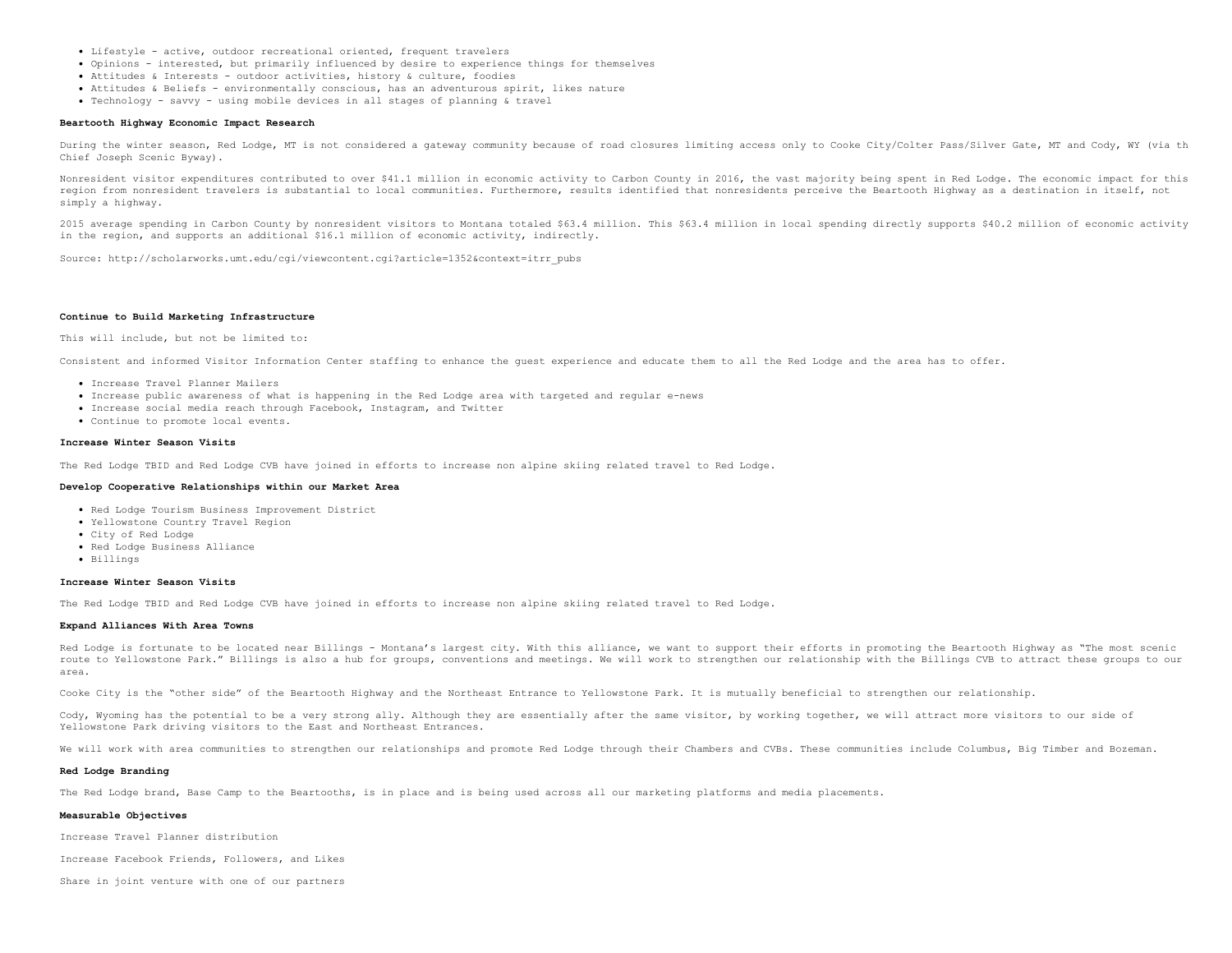#### *a. In what types of co-ops with MTOT would you like to participate?*

# **Yellowstone Country – Visit Billings**

Yellowstone Country and Visit Billings brings in an assortment of people including conferencing and networking events, travel bloggers, online travel journalists, new media content creators, travel brands and industry professionals.

#### **Billings CVB – Winter Marketing**

Work with Visit Billings to help attract visitors to Red Lodge via Billings

#### **Billings CVB – Meeting/Groups Marketing**

Work with Visit Billings as a 'day trip' possibility for Meeting and Group planners. Our goal would be extended stays and return visits.

# **TBID and RLMLA**

Create joint ventures with the Red Lodge TBID and Red Lodge Merchants and Lodging Association to promote events.

# **Optional: Include attachment here.**

*b. In what other types of co-ops would you like to participate? (Regions/CVBs, etc.)*

#### **Yellowstone Country – Visit Billings**

Yellowstone Country and Visit Billings brings in an assortment of people including conferencing and networking events, travel bloggers, online travel journalists, new media content creators, travel brands and industry professionals.

# **Yellowstone Country - Opportunity Marketing**

Yellowstone Country has opportunity funds available for cooperative marketing of new events

### **Billings CVB – Winter Marketing**

Work with Visit Billings to help attract visitors to Red Lodge via Billings

# **Billings CVB – Meeting/Groups Marketing**

Work with Visit Billings as a 'day trip' possibility for Meeting and Group planners. Our goal would be extended stays and return visits.

#### **TBID and RLMLA**

Create co-op opportunities with the Red Lodge TBID and Red Lodge Merchants and Lodging Association to promote events.

#### *c. What types of co-ops have you done in the past? Were they successful - why or why not?*

The Red Lodge Branding Project, led by the CVB Branding Leadership Team, was funded by the Red Lodge Tourism Business Improvement District TBID, Yellowstone Country Travel Region and the Red Lodge Merchants and Lodging Association. Because of their help, no CVB funds were required. Red Lodge won the 2016 Gateway Community of the Year Award for the branding effort. We wor closely with the TBID on all marketing efforts.

TBEX 2019 was the highlight of our partnering efforts. We worked with Yellowstone Country, Visit Billings, MOTBD, RLMA, TBID, and local businesses to bring attention to our area from travel bloggers, online travel journalists, new media content creators, travel brands and industry professionals. With so much support, we were able to arrange several tours for groups as well as host FAM trips for some of the TBEX participants.

**Optional: Include attachments here.**

**Optional: Include attachments here.**

**Optional: Include attachment here:**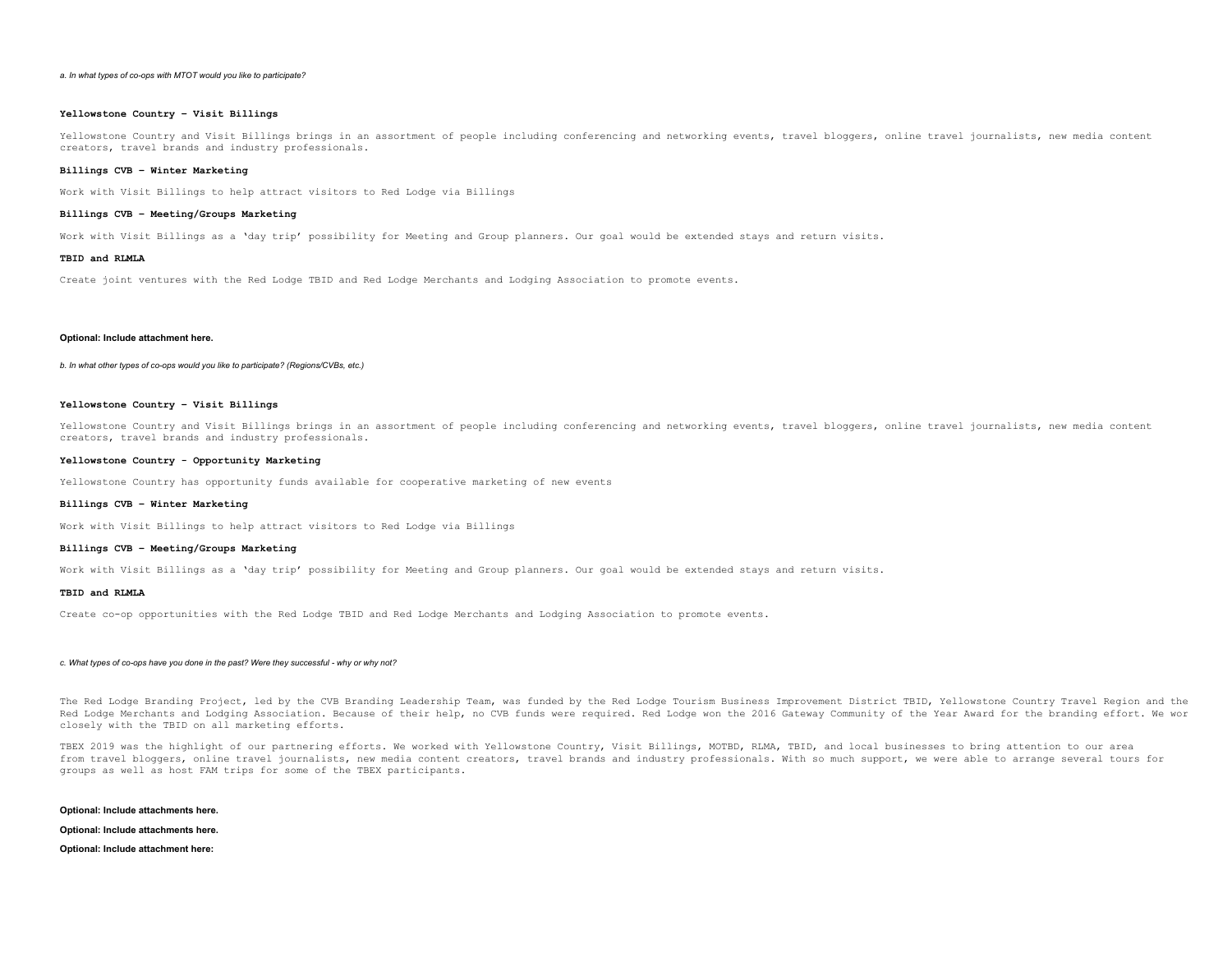| <b>Marketing</b><br>Segment | <b>Marketing</b><br><b>Method</b>       | Describe your<br>method.                                                                                                                                                                                                                                                                                                                                                                                 | Provide supporting research/statistics.                                                                                                                                                                                                                                                                                                                                                                                                                                                                                                                                                                                                                                                                                                                                                                                                                                                                                                                                                                                                                                                                                                                                                                                                                                                                                                                                                                                                                                                                                          | Describe the quantifiable<br>measurements for<br>success including<br><b>Regulations</b><br>requirements.                                                                                                                                                                                                                                                                                                                      | <b>Estimated</b><br>budget<br>for<br>method. | <b>Marketing Method</b><br>Evaluation                                                                                                                                                                                                                                                                                                                                                                                                                                        | <b>Add'l Attchmi</b>                                     |
|-----------------------------|-----------------------------------------|----------------------------------------------------------------------------------------------------------------------------------------------------------------------------------------------------------------------------------------------------------------------------------------------------------------------------------------------------------------------------------------------------------|----------------------------------------------------------------------------------------------------------------------------------------------------------------------------------------------------------------------------------------------------------------------------------------------------------------------------------------------------------------------------------------------------------------------------------------------------------------------------------------------------------------------------------------------------------------------------------------------------------------------------------------------------------------------------------------------------------------------------------------------------------------------------------------------------------------------------------------------------------------------------------------------------------------------------------------------------------------------------------------------------------------------------------------------------------------------------------------------------------------------------------------------------------------------------------------------------------------------------------------------------------------------------------------------------------------------------------------------------------------------------------------------------------------------------------------------------------------------------------------------------------------------------------|--------------------------------------------------------------------------------------------------------------------------------------------------------------------------------------------------------------------------------------------------------------------------------------------------------------------------------------------------------------------------------------------------------------------------------|----------------------------------------------|------------------------------------------------------------------------------------------------------------------------------------------------------------------------------------------------------------------------------------------------------------------------------------------------------------------------------------------------------------------------------------------------------------------------------------------------------------------------------|----------------------------------------------------------|
| Consumer                    | <b>Travel Guide</b>                     | Visitor's<br>interested in<br>visiting the<br>Red Lodge area<br>can request a<br>travel planner<br>and activities<br>quide packet,<br>either online<br>or by phone,<br>making it easy<br>to obtain a<br>quality piece<br>full of<br>information<br>that will help<br>the potential<br>visitor make<br>their<br>destination<br>decision as<br>well as<br>providing<br>reasons to<br>extend their<br>stay. | According to national travel statistics. 79% of requests are online or downloaded.<br>Once the visitor's quide is in their hands, 70% actually travel to the destination.<br>Once they are on the ground, 80% use it as a planning resource and 71% extend their<br>stays as a result of the visitor's quide.<br>Travel and Tourism Research Association<br>https://ttra.com/wp-<br>content/uploads/2018/04/Value of Print White Paper Final June 01 2017 Chris Adams.pdf<br>Further, according to the Travel and Tourism Research Association, 53% of US<br>travelers report using a printed resource in planning their travel in the previous 12 overall state number<br>months; 896 million trips were taken in the last 12 months by this group of US<br>travelers; 24% of US travelers indicated they used an official destination visitor<br>guide in the past 12 months to plan a trip; 400 million leisure trips were taken by<br>this group of US travelers in the past year - spending an estimated \$161 billion; 88%<br>of readers who were undecided indicated that the official visitor quide influenced<br>their decision to visit of visitors to make specific planning and booking. Official<br>visitor quides are used by up 79% decisions on their trip. Visitors use the official<br>visitor quides to make decisions on the following:<br>o 79% activities and attractions to enjoy<br>o 54% places to eat or enjoy<br>o 21% places to stay<br>In 2020, 1,749 Travel Planner Packets were requested online. | Comparing Visitor<br>Information Center<br>top 10 visitor counts<br>and Destination Red<br>Lodge Travel Planner<br>Mailer statistics by<br>origin of requests as<br>well as by specific<br>of requests will<br>allow us to measure<br>the Travel Planner<br>distribution results.<br>We will consider this<br>method a success if<br>we to increase the<br>number of Travel<br>Planners mailed out<br>by $2\%$ over $FY$ $21.$ | \$1,800.00                                   | Did you meet<br>your objective<br>was your<br>strategy<br>successful -<br>Yes/No Explain.<br>Evaluation<br>Requirements:<br>1. One final<br>product shall be<br>retained on file<br>at the<br>organization and<br>a .pdf version<br>shall be<br>submitted with<br>Evaluation<br>Report (attach).<br>2. Assess the<br>results of this<br>method and<br>explain whether<br>you will or will<br>not continue<br>using this<br>marketing method<br>and why. (Section<br>15.2.15) | <b>TRAVEL PLANNEF</b><br><b>REQUEST</b><br>DEMOGRAPHICS. |
| Consumer                    | <b>Joint Ventures</b>                   | In the coming<br>year, Red Lodge<br>has plans to<br>partner with<br>Yellowstone<br>Country Travel<br>Region and<br>Visit Billings<br>on various<br>opportunities<br>including print<br>media, digital<br>media, and fam<br>tours.<br>We will also<br>continue to<br>build our<br>relationship<br>with Billings<br>and Southeast<br>Montana, look<br>for co-<br>operative<br>marketing<br>opportunities.  | Specific details of the Joint Venture(s) are not known at the time of the marketing<br>plan development, however, past experience has shown that partnering with MOTBD and<br>or other Regions and CVBS is a successful method.<br>Once a Joint Venture is identified the supporting research and statistics section of<br>the marketing plan will be updated with specifics.                                                                                                                                                                                                                                                                                                                                                                                                                                                                                                                                                                                                                                                                                                                                                                                                                                                                                                                                                                                                                                                                                                                                                    | Specific details of<br>the Joint Venture (s)<br>are not known at the<br>time of the marketing<br>plan development,<br>however, past<br>experience has shown<br>that partnering with<br>MOTBD and or other<br>Regions and CVBS is a<br>successful method.<br>Once a Joint Venture<br>is identified, update<br>all fields in the<br>Marketing Plan;<br>adhere to the<br>specific marketing<br>nethod requirements.               |                                              | Did you meet<br>your objective -<br>was your<br>strategy<br>successful -<br>Yes/No Explain.<br>Evaluation<br>Requirements:<br>Assess the<br>\$500.00 results of this<br>method and<br>explain whether<br>vou will or will<br>not continue<br>using this<br>marketing method<br>and<br>why. (Section<br>15.1.3)                                                                                                                                                               |                                                          |
| Consumer                    | Electronic Adv -<br>Newsletter, E-blast | We will be<br>promoting Red<br>Lodge as a                                                                                                                                                                                                                                                                                                                                                                | Our statistics show that 38% of this interested market resides in the Midwest but<br>also proves that requests arrive from a world-wide base.                                                                                                                                                                                                                                                                                                                                                                                                                                                                                                                                                                                                                                                                                                                                                                                                                                                                                                                                                                                                                                                                                                                                                                                                                                                                                                                                                                                    | Success will be<br>measured by the size<br>of our email                                                                                                                                                                                                                                                                                                                                                                        |                                              | $$1,300.00$ Evaluation<br>Requirements:                                                                                                                                                                                                                                                                                                                                                                                                                                      |                                                          |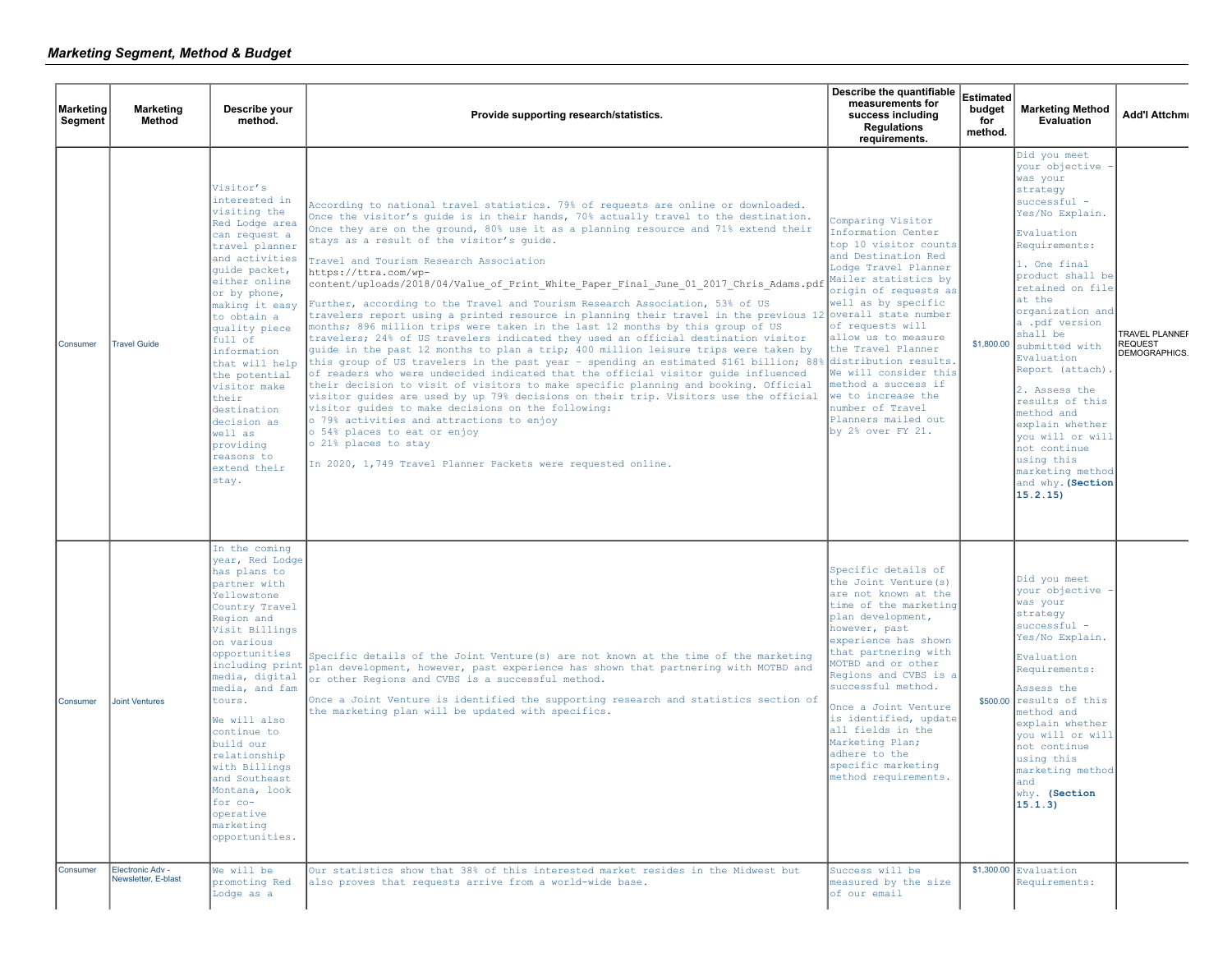|          |                         | destination<br>through<br>electronic<br>newsletters<br>per month. Our<br>email database<br>includes over<br>$15,000$ emails.<br>Chamber staff<br>will produce<br>and circulate<br>this newsletter<br>to continually<br>put Red Lodge<br>at the<br>forefront of<br>consumers'<br>decision-making<br>process,<br>providing them<br>the<br>facilitation<br>and navigation<br>of Red Lodge at<br>their<br>fingertips.<br>The newsletters<br>will cover the<br>shoulder season<br>targets but<br>also will<br>strive to<br>increase<br>occupancy<br>levels during<br>the high<br>traffic summer<br>months when<br>quests are more<br>likely to<br>travel to Red<br>Lodge due to<br>personal<br>schedules,<br>weather,<br>accessibility<br>to Red Lodge<br>and the State<br>of Montana.<br>The requested<br>money will be<br>used to fund an<br>online e news<br>subscription<br>service ONLY. | The Red Lodge E-newsletter performs with an Open Rate (OR) of 30-40%. We are well<br>above the median average of 15% for the Travel & Leisure Industry. Our Click Through rates and<br>Rate (CTR) of 4.3 also exceeds the median average of 1.5%.<br>minimum of once Promoting Red Lodge through digital and electronic media has proven to be a consumer<br>demand and requirement in today's economy.<br>Destination Analysts   https://www.destinationanalysts.com/insights-updates/<br>66.4% of travelers rely on the opinions of in-person and/or through direct contact<br>(email, text, etc.) for travel inspiration.                                                                                                                                                                                                                                                                                                                                                                                                                                       | subscribe list, open<br>clickthrough rates<br>while staying within<br>our budget<br>parameters. Quarterly<br>review of e-news<br>metrics with<br>attention to OR and<br>CTR; consistently be<br>above the National<br>Average for the<br>Travel and Leisure<br>Industry. . Success<br>will be measured by<br>increasing click<br>through rates to 13%<br>while staying within<br>our budget<br>parameters. | 1. A copy of<br>the electronic<br>newsletter that<br>was that was<br>sent as well as<br>the number of<br>people it was<br>sent to.<br>2. All online<br>digital<br>advertising<br>shall be<br>evaluated by the<br>means outlined<br>in the marketing<br>plan.<br>3. Online<br>digital ads<br>shall include<br>print or digital<br>copies of the<br>digtal<br>advertisements,<br>click-through<br>rates and number<br>of delivered<br>impressions.<br>4. Description<br>and examples of<br>paid and organic<br>search methods.<br>5. Number of<br>active contacts<br>in database.<br>6. Asess the<br>results of this<br>method and<br>explain whether<br>you will or will<br>not continue<br>using this<br>marketing method<br>and why.<br>(Section 15.2.2) |  |
|----------|-------------------------|------------------------------------------------------------------------------------------------------------------------------------------------------------------------------------------------------------------------------------------------------------------------------------------------------------------------------------------------------------------------------------------------------------------------------------------------------------------------------------------------------------------------------------------------------------------------------------------------------------------------------------------------------------------------------------------------------------------------------------------------------------------------------------------------------------------------------------------------------------------------------------------|--------------------------------------------------------------------------------------------------------------------------------------------------------------------------------------------------------------------------------------------------------------------------------------------------------------------------------------------------------------------------------------------------------------------------------------------------------------------------------------------------------------------------------------------------------------------------------------------------------------------------------------------------------------------------------------------------------------------------------------------------------------------------------------------------------------------------------------------------------------------------------------------------------------------------------------------------------------------------------------------------------------------------------------------------------------------|------------------------------------------------------------------------------------------------------------------------------------------------------------------------------------------------------------------------------------------------------------------------------------------------------------------------------------------------------------------------------------------------------------|-----------------------------------------------------------------------------------------------------------------------------------------------------------------------------------------------------------------------------------------------------------------------------------------------------------------------------------------------------------------------------------------------------------------------------------------------------------------------------------------------------------------------------------------------------------------------------------------------------------------------------------------------------------------------------------------------------------------------------------------------------------|--|
| Consumer | <b>Printed Material</b> | to make our<br>and the<br>Beartooth<br>Highway<br>brochure<br>available to<br>visitors at the<br>Airports in<br>proximity to<br>Red Lodge. We<br>have secured<br>rack space at<br>the Billings,                                                                                                                                                                                                                                                                                                                                                                                                                                                                                                                                                                                                                                                                                          | Our strategy is Air travel to Montana continues to grow with Bozeman accounting for a large<br>percentage of the growth. Both Billings and Bozeman have been working to promote new<br>Travel Planner flights. Yellowstone Country along with Bozeman, Big Sky and others have worked<br>together to subsidize the new flights.<br>Destination Analysts   https://www.destinationanalysts.com/insights-updates/<br>Print usage in travel planning has risen close to 50% of American leisure travelers<br>and the use of DMO print visitor quides has risen to just over 20%. While this rise<br>may not signal any longer term trend there is clearly no evidence of a long-term<br>decline in print or DMO quide usage. According to the State of the American Traveler,<br>an independent research report by Miles Partnership, print has consistently shown<br>strength and even slow growth in print usage over the last five years. 24.4% of<br>travelers rely on offline media including TV, printed newspapers, magazines, etc. for<br>travel inspiration. | We track the number<br>of travel planners<br>and brochures<br>supplied to various<br>outlets. We also ask<br>out of state visitors<br>to our VIC how they<br>got to Montana. We<br>are seeing an<br>increase of visitor's<br>flying into Bozeman.<br>Success will be<br>determined by meeting<br>the objective to                                                                                          | \$3,980.00 Did you meet your<br>objective - was<br>your strategy<br>successful - Yes/No<br>Explain.<br>Evaluation<br>Requirements:<br>1. One final<br>product shall be<br>retained on file at<br>the organization<br>and a .pdf version<br>shall be submitted<br>with Evaluation<br>Report (attach).                                                                                                                                                                                                                                                                                                                                                                                                                                                      |  |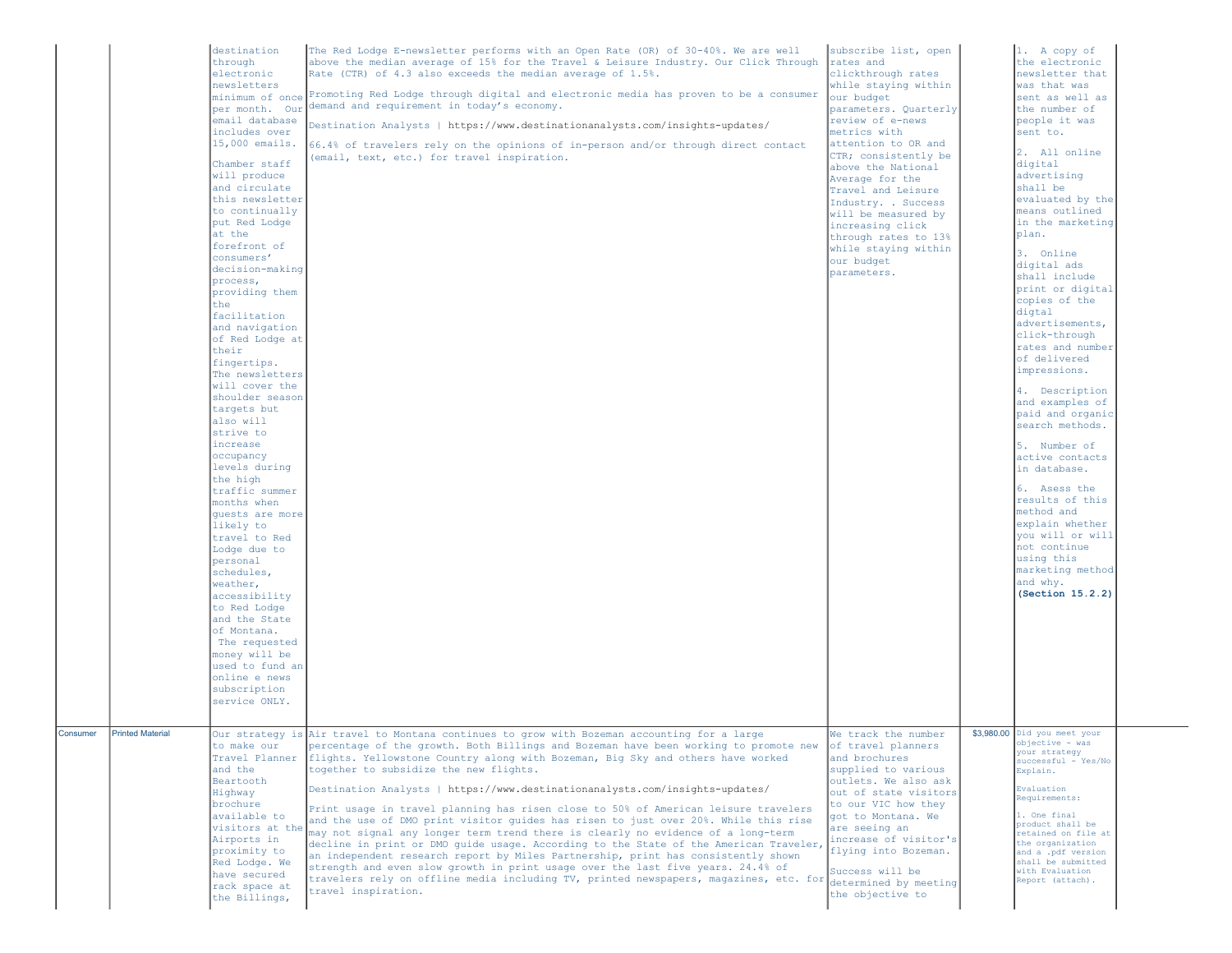|          |                                          | Bozeman, and<br>Cody Airports<br>and the Bozeman<br>rest area.<br>The Bozeman, MT<br>and Cody, Wy<br>Airports charge<br>for this<br>service. The<br><b>Billings</b><br>Airport does<br>not charge.                                                                                                                                                                                                                                                                                                                                                                       |                                                                                                                                                                                                                                                                                                                                                                                                                                                                                                                                                                                                                                                                                                                                                                                                                                                                                                                                                                                                                                                                                            | distribute printed<br>materials to targeted<br>audiences through<br>specific distribution<br>channels that<br>compliment the<br>overall marketing<br>plan (i.e. regional<br>airports, the Visitor<br>Information Center,<br>outbound direct mail<br>campaigns, events,<br>$etc.$ )                                                                                                                                                                                                                                                                                                                                 | 2. Assess the<br>results of this<br>nethod and explain<br>whether you will or<br>will not continue<br>using this<br>marketing method<br>and why. (Section<br>15.2.15)                                                                                                                                                                                                                                                                                                                          |  |
|----------|------------------------------------------|--------------------------------------------------------------------------------------------------------------------------------------------------------------------------------------------------------------------------------------------------------------------------------------------------------------------------------------------------------------------------------------------------------------------------------------------------------------------------------------------------------------------------------------------------------------------------|--------------------------------------------------------------------------------------------------------------------------------------------------------------------------------------------------------------------------------------------------------------------------------------------------------------------------------------------------------------------------------------------------------------------------------------------------------------------------------------------------------------------------------------------------------------------------------------------------------------------------------------------------------------------------------------------------------------------------------------------------------------------------------------------------------------------------------------------------------------------------------------------------------------------------------------------------------------------------------------------------------------------------------------------------------------------------------------------|--------------------------------------------------------------------------------------------------------------------------------------------------------------------------------------------------------------------------------------------------------------------------------------------------------------------------------------------------------------------------------------------------------------------------------------------------------------------------------------------------------------------------------------------------------------------------------------------------------------------|------------------------------------------------------------------------------------------------------------------------------------------------------------------------------------------------------------------------------------------------------------------------------------------------------------------------------------------------------------------------------------------------------------------------------------------------------------------------------------------------|--|
| Consumer | <b>Print Advertising</b>                 | We will use<br>this to promote<br>our area in<br>places such as<br>the Visit<br>Southeast<br>Montana Travel<br>Guide. We will<br>also use this<br>to promote<br>weekend and<br>mini-vacation<br>use<br>collaborative<br>efforts<br>wherever<br>possible to<br>maximize our<br>budget. We have<br>found that<br>printed<br>materials are<br>good for brand<br>recognition and<br>support for our<br>other marketing<br>campaigns,<br>especially<br>those<br>surrounding<br>events. This<br>method includes<br>ad production<br>and placement<br>for print<br>advertising. | Print advertising remains relevant, especially for niche markets. Return on<br>investment on print materials is difficult to track but is an essential part of a<br>travel. We will comprehensive marketing plan. We feel that it is important to have placement in our<br>direct drive and flight markets to stay top of mind as a travel destination.<br>Destination Analysts   https://www.destinationanalysts.com/insights-updates/<br>Print usage in travel planning has risen close to 50% of American leisure travelers<br>and the use of DMO print visitor guides has risen to just over 20%. While this rise<br>may not signal any longer term trend there is clearly no evidence of a long-term<br>decline in print or DMO guide usage. According to the State of the American Traveler,<br>an independent research report by Miles Partnership, print has consistently shown<br>strength and even slow growth in print usage over the last five years. 24.4% of<br>travelers rely on offline media including TV, printed newspapers, magazines, etc. for<br>travel inspiration. | Return on investment<br>on print materials is<br>difficult to track<br>but is an essential<br>part of a<br>comprehensive<br>marketing plan. We<br>feel that it is<br>important to have<br>placement in our<br>direct drive and<br>flight markets to<br>stay top of mind as a<br>travel<br>destination. This<br>method will be<br>successful if the<br>objective of<br>distributing<br>messaging through<br>attractive, targeted<br>distribution of<br>printed publications<br>is met. We will track<br>publication<br>distribution<br>(audience) numbers<br>and number of<br>impressions of ads<br>made available. | Did you meet<br>your objective -<br>was your<br>strategy<br>$successful -$<br>Yes/No Explain.<br>Evaluation<br>Requirements:<br>1. Copy of ad<br>(attach).<br>2. All print<br>ads shall be<br>evaluated by the<br>means outlined<br>\$6,000,00 in the marketing<br>plan. Include<br>measured<br>results/metrics.<br>3. Assess the<br>results of this<br>method and<br>explain whether<br>you will or will<br>not continue<br>using this<br>marketing method<br>and<br>why. (Section<br>15.2.15 |  |
| Consumer | Online/Digital Advertising The objective | for national<br>digital<br>placements is<br>to inspire<br>potential<br>travelers, and<br>orient those<br>that are<br>researching and<br>booking.                                                                                                                                                                                                                                                                                                                                                                                                                         | Digital advertising has the flexiblity to be at the right location at the right time. The impressions<br>A recent study by Deloitte found that Americans collectively check their smartphones<br>nearly 8 BILLION times per day -- that provides ample opportunity for Red Lodge to be campaign and month as<br>in front of the identified target throughout the entire travel-decision process, from well as the click<br>inspiration on forward.<br>According to Digital Advertising, 70% of website visitors who are re-targeted with<br>ads are likely to visit your site.                                                                                                                                                                                                                                                                                                                                                                                                                                                                                                             | purchased per<br>through engagment<br>rates to our website<br>are promptly<br>provided, evaluated<br>and adjusted. Our<br>goal will be to meet<br>and exceed the<br>industry standard for<br>all digital tactics<br>of both impressions<br>and click-through                                                                                                                                                                                                                                                                                                                                                       | $$3,000.00$ Did you meet<br>your objective -<br>was your<br>strategy<br>$successful -$<br>Yes/No Explain.<br>Evaluation<br>Requirements:<br>1. A copy of the<br>electronic<br>newsletter that<br>was sent as well<br>as the number of                                                                                                                                                                                                                                                          |  |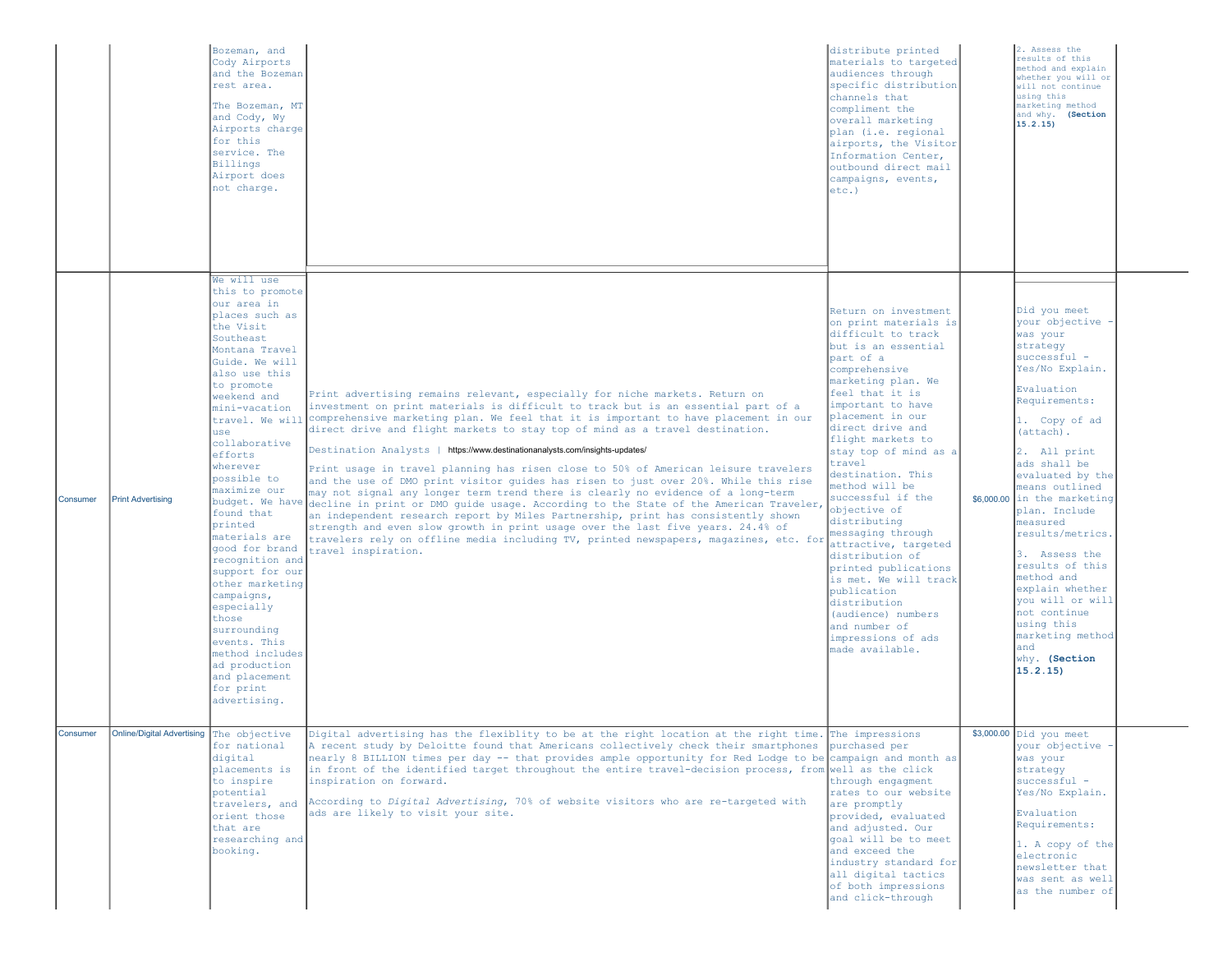|                                  |                                                        |                                                                                                                                                                                                                                                                                                                                                                                                                                                                                                                                                                                                                                                                               |                                                                                                                                                                                                                                                                                                                                                                                                                                                                                                                                                                                                                                                                                                                                                                                                                                                                                                                                                                                                                                                                                                                                                                                                                                                                                                                                                                                            | rates (CTR), which is<br>currently $.06 - .15$ %.                                                                                                                                                                                         |          | people it was<br>sent to (if<br>applicable).<br>2. All<br>electronic<br>advertising<br>shall be<br>evaluated by the<br>means outlined<br>in the marketing<br>plan.<br>3. Banner ads<br>shall include<br>printed copies<br>of the banner<br>advertisements<br>(attach<br>electronic<br>copies of ad<br>examples),<br>click-through<br>rates and number<br>of impressions.<br>4. Report click<br>through rates<br>and number of<br>impressions<br>5. Assess the<br>results of this<br>method and<br>explain whether<br>you will or will<br>not continue<br>using this |  |
|----------------------------------|--------------------------------------------------------|-------------------------------------------------------------------------------------------------------------------------------------------------------------------------------------------------------------------------------------------------------------------------------------------------------------------------------------------------------------------------------------------------------------------------------------------------------------------------------------------------------------------------------------------------------------------------------------------------------------------------------------------------------------------------------|--------------------------------------------------------------------------------------------------------------------------------------------------------------------------------------------------------------------------------------------------------------------------------------------------------------------------------------------------------------------------------------------------------------------------------------------------------------------------------------------------------------------------------------------------------------------------------------------------------------------------------------------------------------------------------------------------------------------------------------------------------------------------------------------------------------------------------------------------------------------------------------------------------------------------------------------------------------------------------------------------------------------------------------------------------------------------------------------------------------------------------------------------------------------------------------------------------------------------------------------------------------------------------------------------------------------------------------------------------------------------------------------|-------------------------------------------------------------------------------------------------------------------------------------------------------------------------------------------------------------------------------------------|----------|---------------------------------------------------------------------------------------------------------------------------------------------------------------------------------------------------------------------------------------------------------------------------------------------------------------------------------------------------------------------------------------------------------------------------------------------------------------------------------------------------------------------------------------------------------------------|--|
| Consumer<br>Marketing<br>Support | Social Media<br><b>VIC</b><br>Funding/Staffing/Signage | We utilize Social Media<br>to enhance engagement<br>with Red Lodge. While<br>we have a relatively<br>large social media<br>following, primarily on<br>Facebook, we have built<br>the following organically.<br>Our strategy is to 'boost'<br>important posts to<br>increase engagement<br>and use promotional ads<br>to increase followers.<br>Social Media is an<br>efficient and growing<br>advertising medium. Our<br>strategy is intended to<br>increase our followers<br>and their engagement.<br>We will use the<br>Hootsuite account<br>provided by Yellowstone<br>Country to track and<br>respond to "Mentions" to<br>grow our Instagram<br>account.<br>6% of the CVB | Market Force   https://www.marketforce.com/ A recent industry survey conducted by Market Force - a worldwide leader in customer<br>intelligence solutions reports in querying more than 12,000 consumers in the US and UK, they wanted to see how consumers engaged with<br>varying industries - retail, restaurant, travel, entertainment, and financial businesses to be specific, via the big dogs of social media:<br>Facebook, Twitter, LinkedIn and Google+. One finding which was not surprising was the fact that 81% of US respondents indicated posts<br>from their friends directly influenced their purchase decision. This finding supports an early study done by the Chief Marketing Officer (CMO)<br>Council and Lithium, a social media tech firm, which revealed 80% of respondents "tried new things based on friends' suggestions." 78% of<br>respondents said the posts by companies they follow on social media impact their purchases decisions.<br>The Beartooth Highway Facebook content was viewed over 750,000 times annually and over 2,000 times per day.<br>Red Lodge Montana Facebook content was viewed over 2 million times annually and over 5,000 times per day.<br>Every year 5,000 travelers enter the Visitor's Information Center requesting<br>bed tax revenue information about the Area. The revenue generated by the CVB positively impacts our | Success will be measured using<br>metrics provided by the social<br>media platform and related<br>website traffic, if any. We will<br>increase our followers by 2% from<br>FY 21 to FY22.<br>Research conducted by<br>the MOTBD has shown | \$500.00 | marketing method<br>and<br>why. (Section<br>15.2.4)<br>$$1,700.00$ Did you meet<br>your objective -                                                                                                                                                                                                                                                                                                                                                                                                                                                                 |  |
|                                  |                                                        | will be used<br>for VIC<br>Staffing. Our<br>strategy is to<br>increase a paid                                                                                                                                                                                                                                                                                                                                                                                                                                                                                                                                                                                                 | scope of services. We receive grant from Yellowstone Country to help staff our<br>visitor center during peak season. The CVB staffing dollars will help extend our<br>staffing through the peak season and into the shoulder season.                                                                                                                                                                                                                                                                                                                                                                                                                                                                                                                                                                                                                                                                                                                                                                                                                                                                                                                                                                                                                                                                                                                                                       | that VICs and their<br>staff provide a vital<br>service. It is<br>imperative to have<br>staff available with                                                                                                                              |          | was your<br>strategy<br>successful -<br>Yes/No Explain.                                                                                                                                                                                                                                                                                                                                                                                                                                                                                                             |  |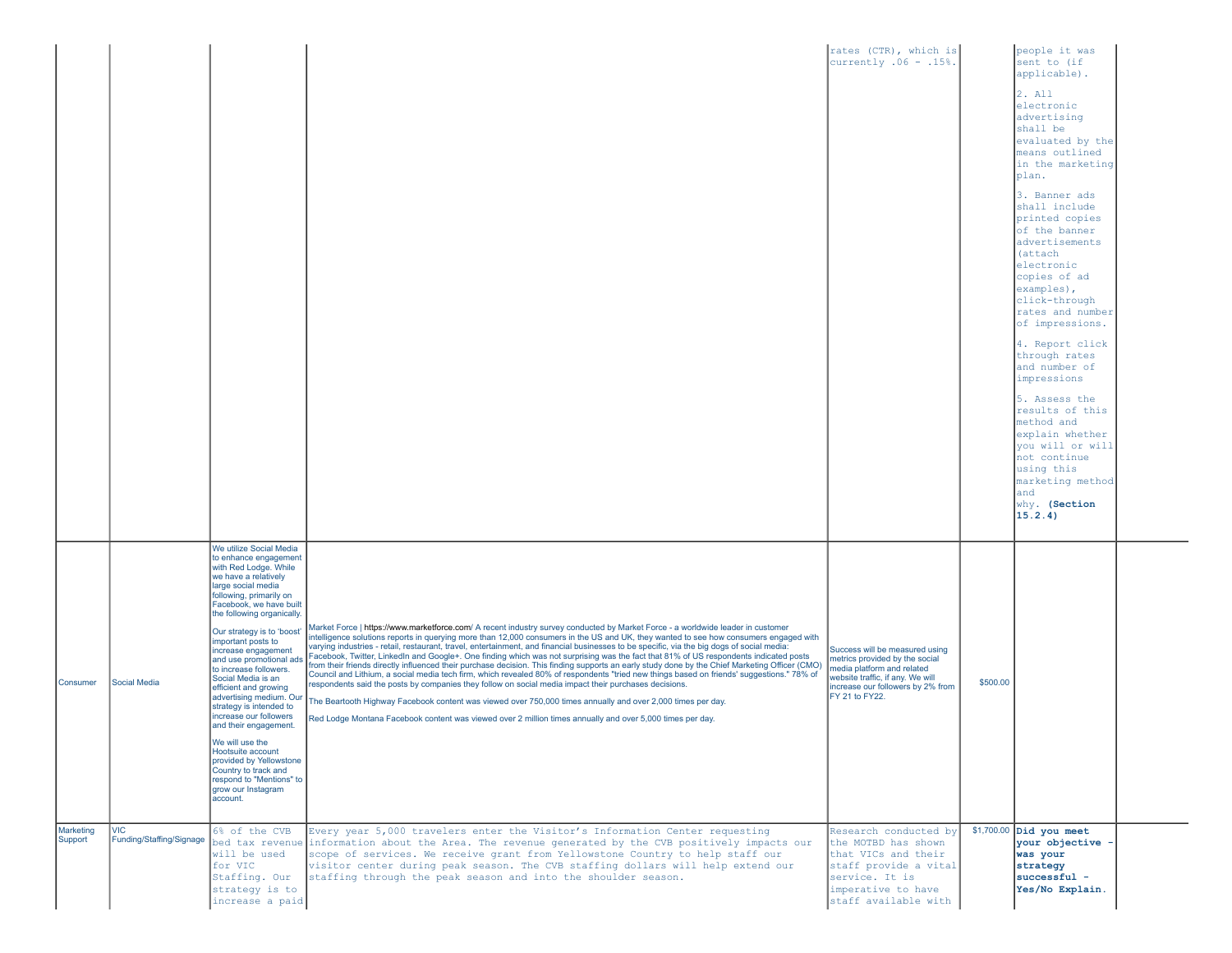|                      |                | time<br>serving the<br>public by<br>approximately<br>200 hours<br>annually from<br>which the CVB<br>will supply 85<br>of those hours.<br>This will have<br>a significant<br>impact on the<br>service that we<br>will be able to<br>provide. | Staff person's  Destination Analysts   https://www.destinationanalysts.com/insights-updates/<br>66.4% of travelers rely on the opinions of in-person and/or through direct contact<br>professionally (email, text, etc.) for travel inspiration.                                                                                                                                                                                                                                                                                                                                                                                                                                                                                                                                                                                                                     | the tools and<br>knowledge they need<br>to provide a good<br>experience to the<br>visitor. Without<br>support for staffing<br>we would have to<br>reduce our hours.<br>The VIC will be<br>responsible for an<br>evaluation at the end<br>of the staffing<br>period if they wish<br>to apply for funding<br>in the future.<br>Funding may be<br>reduced or denied the<br>following year based<br>upon program<br>evaluation with a<br>full summary<br>detailing the<br>circumstances around<br>the decision.<br>In 2020 we had 4538<br>visitors in the VIC.<br>We are expecting a 1%<br>increase in this<br>number for FY 22. | Evaluation<br>Requirements:<br>1. Total number<br>of visitors<br>during the<br>funding period.<br>2. Number of<br>visitors from<br>the top 10<br>states or points<br>of origin.<br>3. Funding for<br>VICs shall<br>include a<br>summary of total<br>hours open and<br>hours which are<br>funded by<br>lodging tax.<br>4. Postage<br>reimbursements<br>to unfunded<br>chambers shall<br>include post<br>office receipts<br>and breakdown of<br>mailings --<br>bulk, first<br>calss, etc. This<br>is to be used in<br>response to<br>travel<br>inquiries, not<br>other chamber<br>business.<br>5.<br>Additionally,<br>the top five<br>states<br>requesting<br>information<br>should be<br>documented.<br>6. Assess the<br>results of this<br>method and<br>explain whether<br>you will or will<br>not continue<br>using this |  |
|----------------------|----------------|---------------------------------------------------------------------------------------------------------------------------------------------------------------------------------------------------------------------------------------------|----------------------------------------------------------------------------------------------------------------------------------------------------------------------------------------------------------------------------------------------------------------------------------------------------------------------------------------------------------------------------------------------------------------------------------------------------------------------------------------------------------------------------------------------------------------------------------------------------------------------------------------------------------------------------------------------------------------------------------------------------------------------------------------------------------------------------------------------------------------------|------------------------------------------------------------------------------------------------------------------------------------------------------------------------------------------------------------------------------------------------------------------------------------------------------------------------------------------------------------------------------------------------------------------------------------------------------------------------------------------------------------------------------------------------------------------------------------------------------------------------------|----------------------------------------------------------------------------------------------------------------------------------------------------------------------------------------------------------------------------------------------------------------------------------------------------------------------------------------------------------------------------------------------------------------------------------------------------------------------------------------------------------------------------------------------------------------------------------------------------------------------------------------------------------------------------------------------------------------------------------------------------------------------------------------------------------------------------|--|
|                      |                |                                                                                                                                                                                                                                             |                                                                                                                                                                                                                                                                                                                                                                                                                                                                                                                                                                                                                                                                                                                                                                                                                                                                      |                                                                                                                                                                                                                                                                                                                                                                                                                                                                                                                                                                                                                              | marting method<br>and<br>why. (Section<br>15.2.19                                                                                                                                                                                                                                                                                                                                                                                                                                                                                                                                                                                                                                                                                                                                                                          |  |
| Marketing<br>Support | Administration | Red Lodge will<br>use the 20%<br>budget allowed<br>for<br>administration<br>and will follow<br>the Regulations<br>and Procedures<br>when using<br>Lodging Tax<br>Revenue in<br>order to                                                     | Red Lodge remains within the 20% budget allowed for administration and will follow<br>the Requlations and Procedures when using Lodging Tax Revenue.<br>This is an operational method employed by the Red Lodge CVB in order to adhere to the<br>governing rules and regulations. The Red Lodge CVB has used Administration funds<br>every year since becoming a CVB. While it may not be directly supported by specific<br>research, past experience has demonstrated that the Red Lodge CVB's operations and<br>successful marketing relies on administrative funds. Often the Administration funds<br>budget is added to or combined with other administrative funds provided by the joint<br>operation of a CVB, Chamber of Commerce, TBID, or other. Without these funds it may<br>not be economical or feasible to have permanent staff administering the CVB. | Red Lodge will remain<br>within the 20%<br>budget allowed for<br>administration and<br>will continue to<br>follow Regulations<br>and Procedures when<br>using Lodging Tax<br>Revenue.                                                                                                                                                                                                                                                                                                                                                                                                                                        | \$5,800.00 Did you meet<br>your objective<br>to not exceed<br>20% maximum<br>allowed for<br>administrative<br>expenses? Yes/No<br>Evaluation<br>Requirements:<br>1. Describe<br>types of<br>expenses                                                                                                                                                                                                                                                                                                                                                                                                                                                                                                                                                                                                                       |  |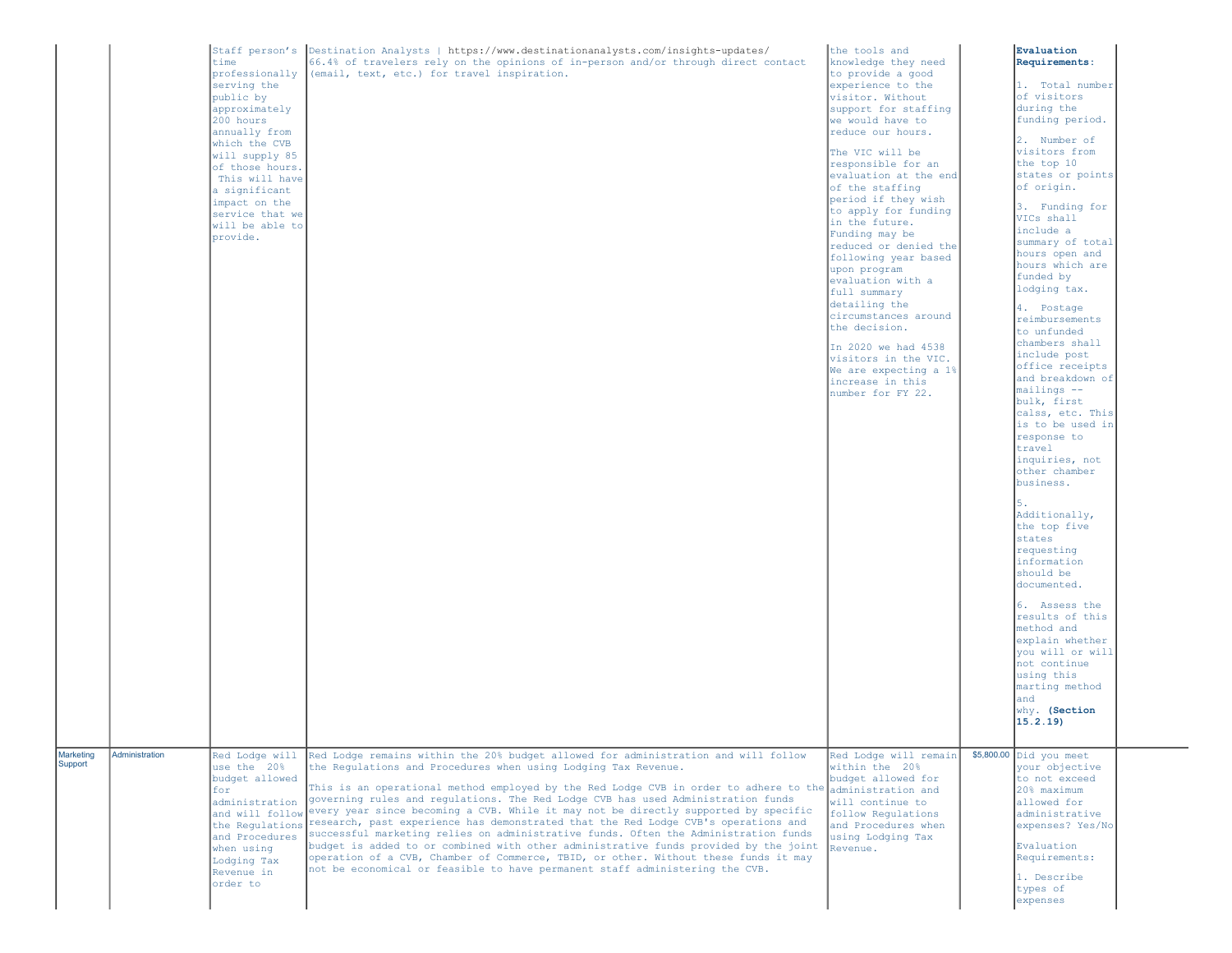|                      |                                              | maintain our<br>status.                                                                                                                                                                                                                                                                                                                                                                         |                                                                                                                                                                                                                                                                                                                                                                                                                                                                                                                                                                                                                                                                                                                                                                                                                                                                                                                                                                                                                                                                                                                                                                                                                                                                                                                                                                                                                                       |                                                                                                                                                                                                                            |            | administrative<br>funds were used<br>for.<br>2. Assess the<br>results of this<br>method and<br>explain whether<br>you will or will<br>not continue<br>using this<br>marketing method<br>and why.<br>(Section 7.5) |  |
|----------------------|----------------------------------------------|-------------------------------------------------------------------------------------------------------------------------------------------------------------------------------------------------------------------------------------------------------------------------------------------------------------------------------------------------------------------------------------------------|---------------------------------------------------------------------------------------------------------------------------------------------------------------------------------------------------------------------------------------------------------------------------------------------------------------------------------------------------------------------------------------------------------------------------------------------------------------------------------------------------------------------------------------------------------------------------------------------------------------------------------------------------------------------------------------------------------------------------------------------------------------------------------------------------------------------------------------------------------------------------------------------------------------------------------------------------------------------------------------------------------------------------------------------------------------------------------------------------------------------------------------------------------------------------------------------------------------------------------------------------------------------------------------------------------------------------------------------------------------------------------------------------------------------------------------|----------------------------------------------------------------------------------------------------------------------------------------------------------------------------------------------------------------------------|------------|-------------------------------------------------------------------------------------------------------------------------------------------------------------------------------------------------------------------|--|
| Marketing<br>Support | <b>TAC/Governor's</b><br>Conference meetings | These meetings<br>are informative<br>and necessary<br>for us to<br>perfom to our<br>best ability in<br>presenting a<br>strong<br>organization<br>and staying<br>informed of the<br>rules and<br>regulations in<br>tourism.                                                                                                                                                                      | This is an operational method employed by the Red Lodge CVB in order to adhere to the governing rules and regulations.<br>While it may not be directly supported by specific research, past experience has demonstrated that the Red Lodge CVB's operations and<br>successful marketing relies on participation of the executive director at quarterly Tourism Advisory Council Meetings whereby pertinent<br>information is shared and action is taken.<br>Past experience attending the Montana Governor's Conference on Tourism and Recreation has also shown to be beneficial as a networking,<br>training and education event. The executive director, members of the board and staff have participated in meetings and conference every<br>year the Red Lodge CVB has been a CVB.                                                                                                                                                                                                                                                                                                                                                                                                                                                                                                                                                                                                                                               | We will consider this<br>method successful if<br>a representative from<br>Red Lodge attends all<br>four meetings.                                                                                                          | \$1,500.00 |                                                                                                                                                                                                                   |  |
| Marketing<br>Support | <b>Opportunity Marketing</b>                 | Having money<br>reserved for<br>Opportunity<br>Marketing<br>prepares us to<br>take advantage<br>of prospects<br>that will<br>protect and<br>promote Red<br>Lodge to that<br>which we cannot<br>foresee at the<br>given time.<br>These funds<br>will also be<br>available for<br>co-operative<br>marketing<br>opportunities.<br>Our strategy is<br>to be prepared<br>for these<br>opportunities. | Specific details of the Opportunity(ies) are not known at the time of the marketing plan development, however, past experience has shown<br>that partnering with MOTBD and or other Regions and CVBS is a successful method.<br>Once an Opportunity(ies) is identified the supporting research and statistics section of the marketing plan will be updated with specifics.                                                                                                                                                                                                                                                                                                                                                                                                                                                                                                                                                                                                                                                                                                                                                                                                                                                                                                                                                                                                                                                           | Once the opportunity<br>is identified we will<br>follow the<br>Regulations to<br>measure success.                                                                                                                          | \$500.00   |                                                                                                                                                                                                                   |  |
| Marketing<br>Support | <b>Promotional Items</b>                     | Red Lodge will produce<br>promotional items &<br>naterials to be used in<br>conjunction with hosted<br>outreach/events.                                                                                                                                                                                                                                                                         | Advertising Specialty Institute   https://media.asicentral.com/resources/impressions-study-2016.pdf<br>Create lasting awareness<br>Research from the Promotional Products Association International (PPAI) in the USA shows that 62% of people remember the name and<br>details associated with a specific promotional product. "A good promotional item should become an ongoing reminder of your brand, every<br>day that it is used. Brand awareness & loyalty can result from the use of a promotional items, creating an immediate appreciation and<br>gratitude that forges a positive link. By including your contact details on a product, new customers are also more likely to call you as you are<br>at such easy reach. It's a great long-term business card!"<br>Five bits of wisdom for tradeshow and/or event promotional items/giveaway:<br>1. "Make sure your giveaway makes sense to your brand and isn't overused as a giveaway."—Jennifer Seyler<br>2. "Give them something YOU-branded that they will use after the show is over."—Paula Ledbetter Sellergren<br>3. "Smart, engaging, creative choices that engage the audience's imagination, trigger a memory your brand promise, that are practical and<br>useful within your industry are the best bets for effective giveaways." - Dave Poulos<br>4. "Choose something useful or practical that has the potential to be put into everyday use." - Jay Veltz | Success will be measured by<br>tracking the number of<br>romotional items produced and<br>tracking the distribution of these<br>promotional items as well as the<br>event, group, and location they<br>are made available. | \$1,000.00 |                                                                                                                                                                                                                   |  |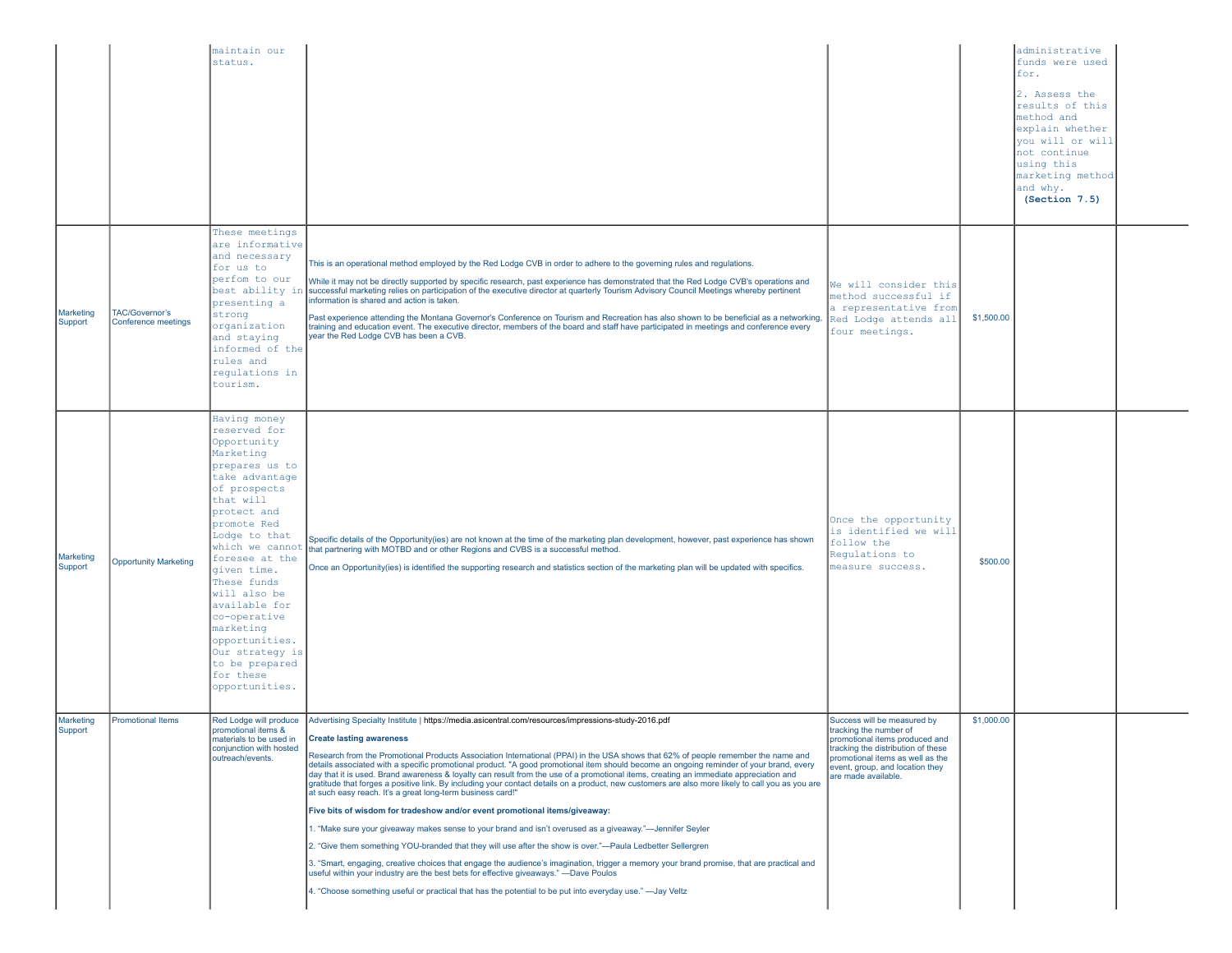|                      |            |                                                      | 5. "Be sure that what you select has a long shelf life and the quality is there, even if it means paying a little more." - Barbara Sanner |                                                              |             |  |
|----------------------|------------|------------------------------------------------------|-------------------------------------------------------------------------------------------------------------------------------------------|--------------------------------------------------------------|-------------|--|
|                      |            |                                                      | https://blog.epromos.com/trade-show-event-attraction-promos/guide-to-custom-trade-show-giveaways/                                         |                                                              |             |  |
|                      |            |                                                      | https://www.qualitylogoproducts.com/blog/21-promotional-products-posts/                                                                   |                                                              |             |  |
|                      |            |                                                      |                                                                                                                                           |                                                              |             |  |
|                      |            | The Red Lodge Area                                   |                                                                                                                                           |                                                              | \$11,402.00 |  |
| Marketing<br>Support | Wayfinding | Chamber of                                           | https://www.travelwayfinding.com/team/                                                                                                    | Success will be measured by<br>keeping all the signs in good |             |  |
|                      |            | Commerce/CVB is                                      |                                                                                                                                           | working order and making any                                 |             |  |
|                      |            | moving forward with<br>implementing Phase II of      |                                                                                                                                           | necessary changes as quickly as<br>possible.                 |             |  |
|                      |            | the Wayfinding                                       |                                                                                                                                           |                                                              |             |  |
|                      |            | Navigation System and<br>Welcome Signs. Our          |                                                                                                                                           |                                                              |             |  |
|                      |            | focus for Phase II                                   |                                                                                                                                           |                                                              |             |  |
|                      |            | signage will be 4<br>Welcome Signs at the 4          |                                                                                                                                           |                                                              |             |  |
|                      |            | entrances to Red Lodge                               |                                                                                                                                           |                                                              |             |  |
|                      |            | (Hwy 78, Hwy 308, and<br>2 for U.S. 212 (North       |                                                                                                                                           |                                                              |             |  |
|                      |            | and South entrances).                                |                                                                                                                                           |                                                              |             |  |
|                      |            | Successful wayfinding<br>and signage guide the       |                                                                                                                                           |                                                              |             |  |
|                      |            | energy of travelers and                              |                                                                                                                                           |                                                              |             |  |
|                      |            | tourists to create a<br>sense of community that      |                                                                                                                                           |                                                              |             |  |
|                      |            | will provide regional                                |                                                                                                                                           |                                                              |             |  |
|                      |            | benefits by assisting<br>tourists and travelers in   |                                                                                                                                           |                                                              |             |  |
|                      |            | their local trips and                                |                                                                                                                                           |                                                              |             |  |
|                      |            | treks.                                               |                                                                                                                                           |                                                              |             |  |
|                      |            | <b>Yellowstone National</b>                          |                                                                                                                                           |                                                              |             |  |
|                      |            | Park is a sought-after<br>vacation destination.      |                                                                                                                                           |                                                              |             |  |
|                      |            | Red Lodge is often used                              |                                                                                                                                           |                                                              |             |  |
|                      |            | as a pass-through<br>destination for travelers       |                                                                                                                                           |                                                              |             |  |
|                      |            | planning trips through                               |                                                                                                                                           |                                                              |             |  |
|                      |            | Yellowstone Park. Our<br>goal is to capture and      |                                                                                                                                           |                                                              |             |  |
|                      |            | redirect this pass-                                  |                                                                                                                                           |                                                              |             |  |
|                      |            | through audience, so<br>these travelers see Red      |                                                                                                                                           |                                                              |             |  |
|                      |            | Lodge is a destination.                              |                                                                                                                                           |                                                              |             |  |
|                      |            | Economic benefits of an                              |                                                                                                                                           |                                                              |             |  |
|                      |            | effective tourism                                    |                                                                                                                                           |                                                              |             |  |
|                      |            | wayfinding and signage<br>strategy include:          |                                                                                                                                           |                                                              |             |  |
|                      |            | • improved                                           |                                                                                                                                           |                                                              |             |  |
|                      |            | visibility of key                                    |                                                                                                                                           |                                                              |             |  |
|                      |            | locations<br>• increase in                           |                                                                                                                                           |                                                              |             |  |
|                      |            | tourism related                                      |                                                                                                                                           |                                                              |             |  |
|                      |            | business<br>• increase in                            |                                                                                                                                           |                                                              |             |  |
|                      |            | overnight stays                                      |                                                                                                                                           |                                                              |             |  |
|                      |            | • improved<br>reputation as a                        |                                                                                                                                           |                                                              |             |  |
|                      |            | tourist                                              |                                                                                                                                           |                                                              |             |  |
|                      |            | destination<br>• increased                           |                                                                                                                                           |                                                              |             |  |
|                      |            | awareness of                                         |                                                                                                                                           |                                                              |             |  |
|                      |            | tourism<br>experiences                               |                                                                                                                                           |                                                              |             |  |
|                      |            | and                                                  |                                                                                                                                           |                                                              |             |  |
|                      |            | opportunities<br>during peak and                     |                                                                                                                                           |                                                              |             |  |
|                      |            | off-peak times.                                      |                                                                                                                                           |                                                              |             |  |
|                      |            | Wayfinding is important                              |                                                                                                                                           |                                                              |             |  |
|                      |            | for visitors to make their<br>way through unfamiliar |                                                                                                                                           |                                                              |             |  |
|                      |            | areas which will improve                             |                                                                                                                                           |                                                              |             |  |
|                      |            | accessibility to Red<br>Lodge and decrease           |                                                                                                                                           |                                                              |             |  |
|                      |            | frustration by our guests                            |                                                                                                                                           |                                                              |             |  |
|                      |            | by guiding them to their<br>destination quickly and  |                                                                                                                                           |                                                              |             |  |
|                      |            | easily. Our hope is our                              |                                                                                                                                           |                                                              |             |  |
|                      |            | visitors will have a<br>positive experience          |                                                                                                                                           |                                                              |             |  |
|                      |            | getting to and around<br>Red Lodge which will        |                                                                                                                                           |                                                              |             |  |
|                      |            |                                                      |                                                                                                                                           |                                                              |             |  |
|                      |            | leave them wanting to<br>return to our destination   |                                                                                                                                           |                                                              |             |  |
|                      |            | again and again. In<br>addition to visitors to       |                                                                                                                                           |                                                              |             |  |
|                      |            | Red Lodge, we have                                   |                                                                                                                                           |                                                              |             |  |
|                      |            |                                                      |                                                                                                                                           |                                                              |             |  |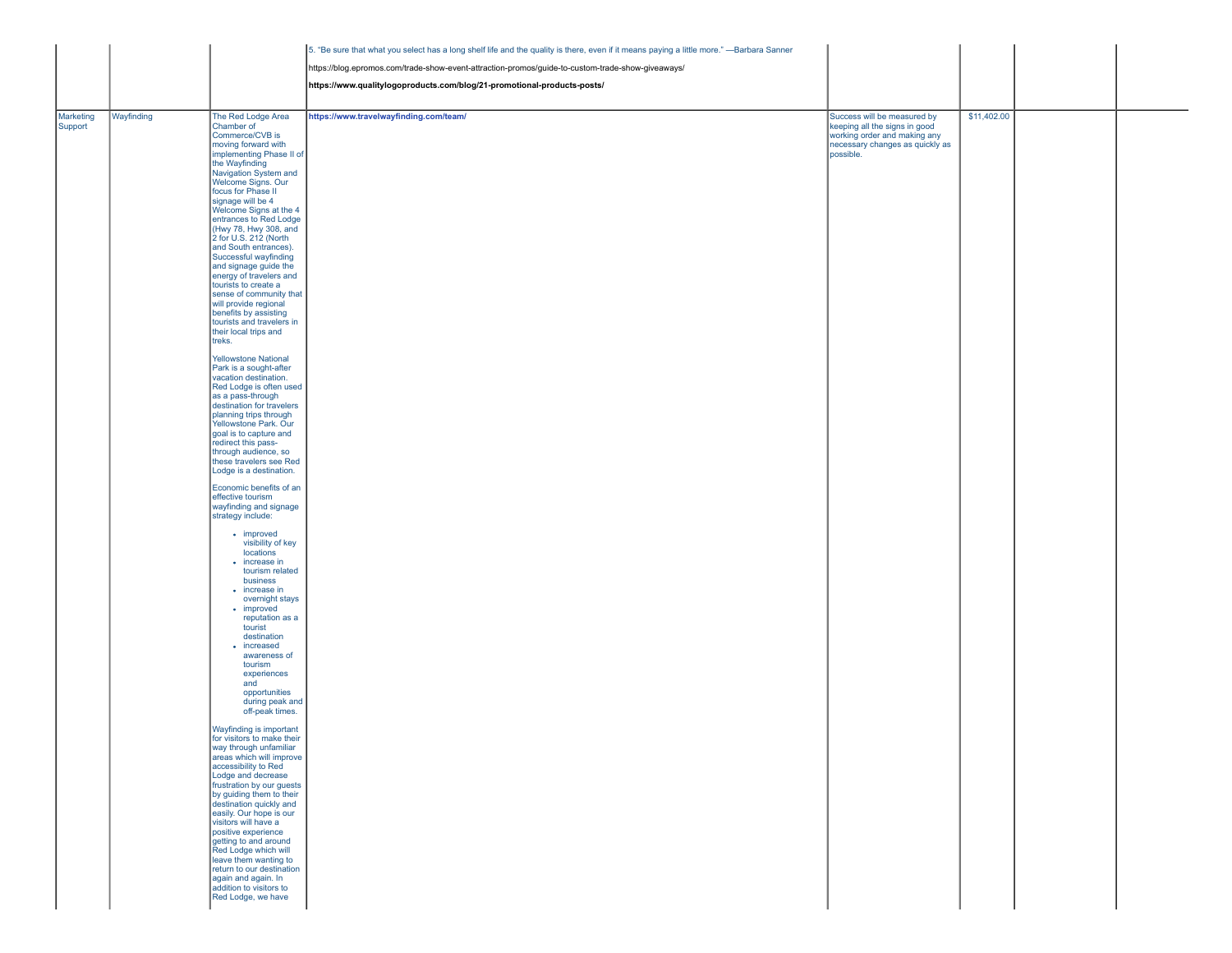| The Red Lodge Area<br>Chamber/CVB will follow<br>the RFP regulations<br>outlined in the<br>regulations and<br>procedures manual.                                                                                                                                                                                                                                                                                                                                                                                                                                                                                                                                                                                                                                                                                                                                                                                                                                                                                                                                                                                                                                                                                                                                                                                                                                                                                                                                                                                                                                                                                                                                                                                                                                                                                                                                                                                                                                                                                                                                                                                                                                                                                                                                                                                                                                                                                                                                                                       |  |
|--------------------------------------------------------------------------------------------------------------------------------------------------------------------------------------------------------------------------------------------------------------------------------------------------------------------------------------------------------------------------------------------------------------------------------------------------------------------------------------------------------------------------------------------------------------------------------------------------------------------------------------------------------------------------------------------------------------------------------------------------------------------------------------------------------------------------------------------------------------------------------------------------------------------------------------------------------------------------------------------------------------------------------------------------------------------------------------------------------------------------------------------------------------------------------------------------------------------------------------------------------------------------------------------------------------------------------------------------------------------------------------------------------------------------------------------------------------------------------------------------------------------------------------------------------------------------------------------------------------------------------------------------------------------------------------------------------------------------------------------------------------------------------------------------------------------------------------------------------------------------------------------------------------------------------------------------------------------------------------------------------------------------------------------------------------------------------------------------------------------------------------------------------------------------------------------------------------------------------------------------------------------------------------------------------------------------------------------------------------------------------------------------------------------------------------------------------------------------------------------------------|--|
| Did you meet<br>your objective -<br>was your<br>strategy<br>successful -<br>Yes/No Explain<br>We will invite<br>Evaluation<br>media, meeting<br>Requirements:<br>planners, group<br>organizers and<br>1. List of<br>social<br>participants and<br>influencers to<br>affiliation.<br>Red Lodge with<br>the goal of<br>2. Itinerary.<br>extended visits Ogilvy   https://www.adweek.com/performance-marketing/study-earned-media-still-<br>matters-a-lot/<br>3. List of<br>and press.<br>earned media<br>Networking<br>In fact, the survey reveals that earned media is still, by leaps and bounds, the most<br>generated by<br>opportunities<br>powerful resource for influencing purchasing decisions and business outcomes.<br>We will track the<br>press trip.<br>will be seized<br>According to the study, traditional media outlets are still the most trusted sources<br>number of<br>at every<br>of news, followed by influencer-driven news. News generated by companies themselves,<br>4. One final<br>influencers, groups<br>opportunity to<br>however, ranked as the least influential. Further, The majority of journalists<br>product to be<br>and meetings as well<br>build solid<br>surveyed (65%) agree that the more the (traditional) media covers a brand, the more<br>kept on file at<br>as all mentions in<br>relationships<br>Publicity<br>$$1,500.00$ Organization.<br>Fam Trips<br>credible the brand appears (within reason, of course; they also cautioned that too<br>press, blogs, and<br>with<br>much coverage looks suspicious).<br>When possible,<br>social media.<br>journalists and<br>include links to<br>Some other key takeaways from the study include:<br>social media<br>• 44% of respondents feel that today's campaigns require a combination of<br>online stories,<br>influencers -<br>articles and<br>traditional, social and paid media.<br>targeting those . Almost half of respondents (47%) consider earned media the most influential medium<br>social media<br>that offer<br>of all when it comes to view earned media as most influential medium for driving<br>posts.<br>insight or<br>purchasing decisions and business outcomes.<br>leads including<br>5. Assess the<br>adventure,<br>results of this<br>history,<br>method and<br>culture,<br>explain whether<br>recreation and<br>you will or will<br>food and<br>not continue<br>beverage<br>using this<br>publications.<br>marketing method<br>and<br>why. (Section<br>15.2.18)<br>\$40,482.00 |  |

# *Marketing Method Budget*

| <b>Marketing Segment</b> | <b>Marketing Method</b>              | Bed tax funded budget |
|--------------------------|--------------------------------------|-----------------------|
| Consumer                 | <b>Travel Guide</b>                  | \$2,000.              |
| Consumer                 | <b>Joint Ventures</b>                | \$4,000.              |
| Consumer                 | Electronic Adv - Newsletter, E-blast | \$1,300.              |
| Consumer                 | <b>Printed Material</b>              | \$3,980               |
|                          |                                      |                       |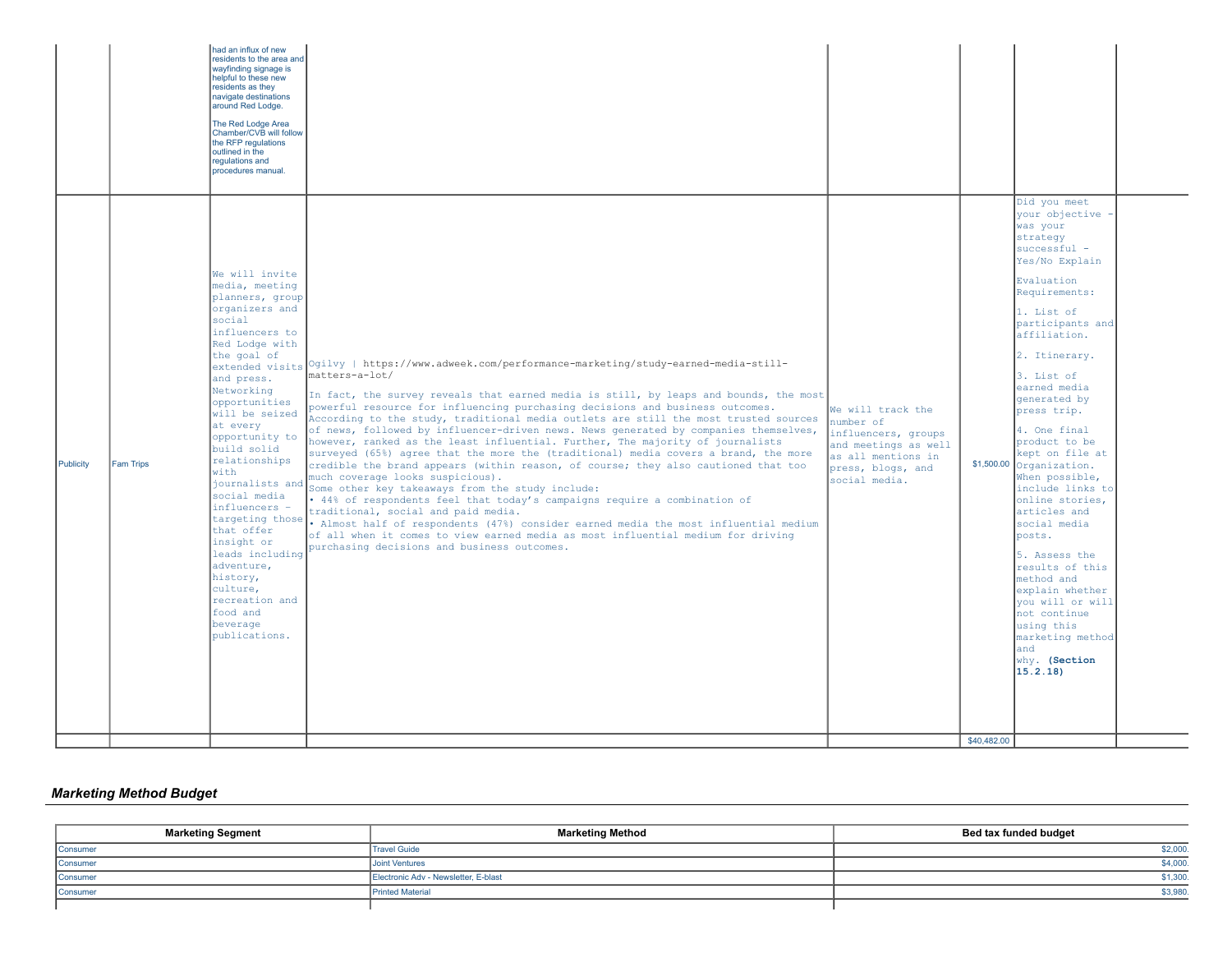| Consumer                 | <b>Print Advertising</b>           | \$6,000.  |
|--------------------------|------------------------------------|-----------|
| Consumer                 | Online/Digital Advertising         | \$3,000.  |
| Consumer                 | Social Media                       | \$500.    |
|                          |                                    | \$20,780. |
| <b>Marketing Support</b> | Opportunity Marketing              | \$1,000.  |
| Marketing Support        | VIC Funding/Staffing/Signage       | \$3,054.  |
| Marketing Support        | Administration                     | \$10,178. |
| Marketing Support        | TAC/Governor's Conference meetings | \$1,500.  |
| Marketing Support        | <b>Promotional Items</b>           | \$1,477.  |
| Marketing Support        | Wayfinding                         | \$11,402. |
|                          |                                    | \$28,611. |
| Publicity                | Fam Trips                          | \$1,500.  |
|                          |                                    | \$1,500.  |
|                          |                                    | \$50,891. |

# *Miscellaneous Attachments*

| <b>Description</b>                            | <b>File Name</b>                                   | <b>File Size</b> |
|-----------------------------------------------|----------------------------------------------------|------------------|
| Beartooth Highway Economic Impact Study       | BeartoothHighwayEconomicImpactStudy.pdf            | 4.4 MB           |
| FY22RedLodgeMarketingPlan                     | FY22 Red Lodge CVB Marketing Plan.pdf              | 457 KB           |
| BudgePieChartbySegment                        | FY22RedLodgeCVBProposedBudgetPieChartbySegment.pdf | 72 KB            |
| FY22 Red Lodge CVB Methods Pie Chart          | Methods Budget Breakdown and Pie Chart.pdf         | 123 KB           |
| Red Lodge FY22 Methods Budget and Pie Chart % | Methods Budget Breakdown and Pie Chart.pdf         | 131 KB           |
| Red Lodge FY22 CVB Marketing Plan             | RedLodgeCVBMarketingPlanFY22.pdf                   | 656 KB           |
| Travel Planner Results 2020                   | Travel Planner 2020.pdf                            | 94 KB            |
| 2020 VIC Count                                | VIC Count 2020.pdf                                 | 78 KB            |